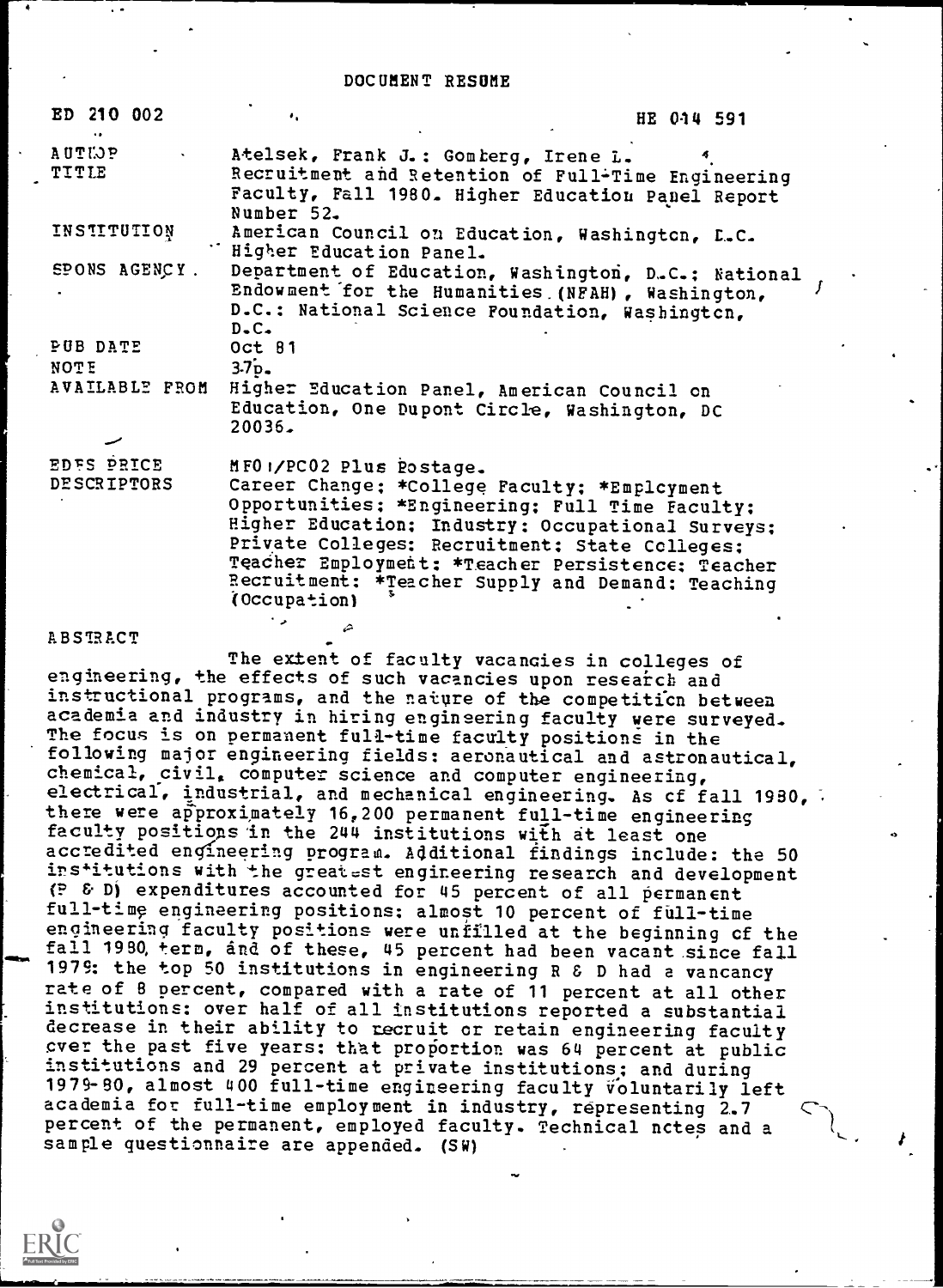# RECRUITMENT AND RETENTION OF FULL-TIME ENGINEERING FACULTY, . FALL 1980  $\bullet$

Frank J. Atelsek and Irene L. Gomberg



.HIGHER EDUCATION PANEL REPORT NUMBER 52 AMERICAN COUNCIL ON EDUCATION

**OCTOBER** 1981

.

A Survey Funded by the National Science Foundation. the U. S. Department of Education. and the National Endowment for the Humanities

 $\overline{\mathcal{Z}}$ 

 $\cdot$ 

DI4 59

داا

**D21000**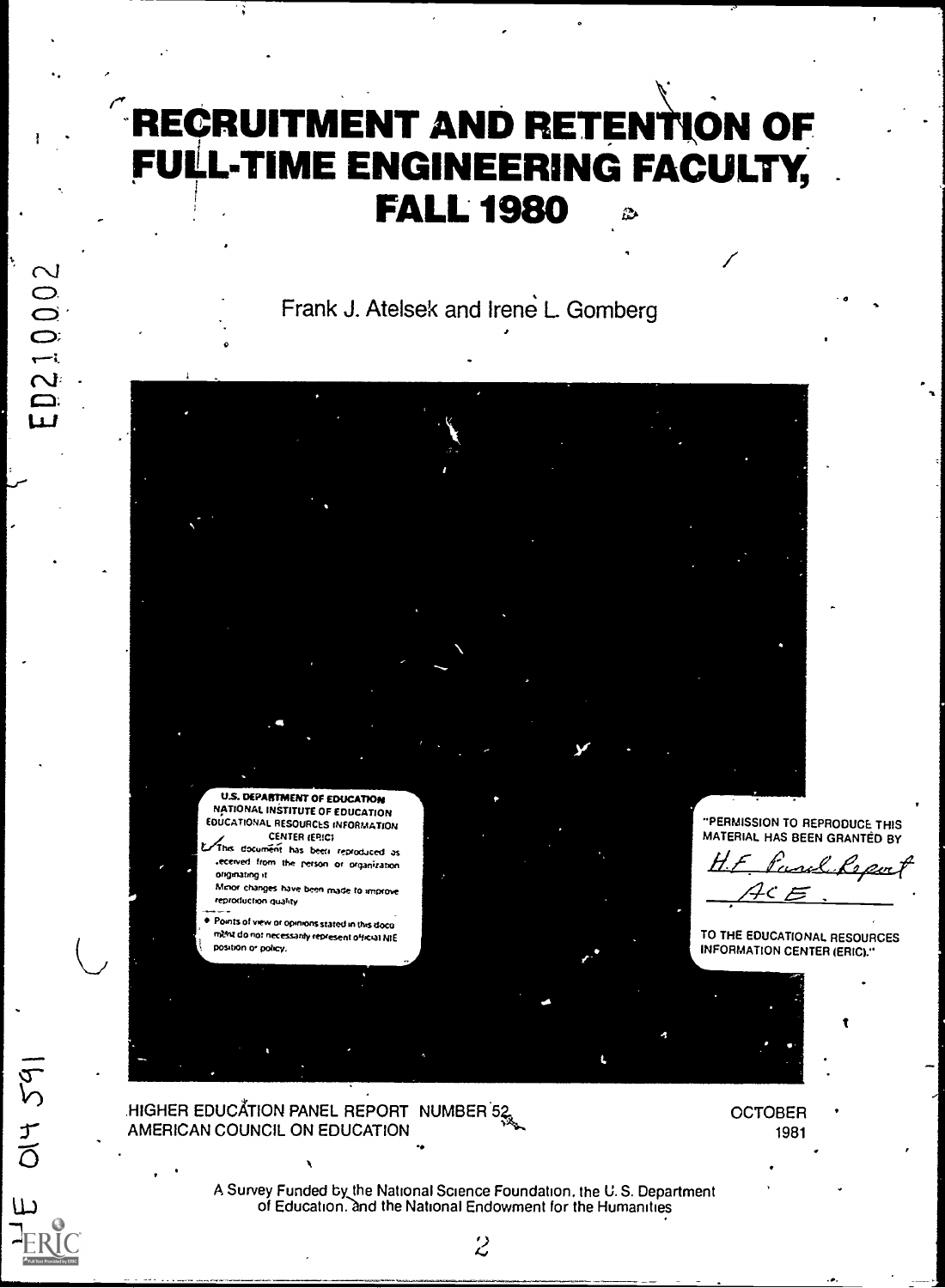#### AMERICAN COUNCIL ON EDUCATION

#### J. W. Peltason, Presideht

 $\dot{\phantom{\phi}}$  The American Council on Fducation, founded in 1918, is a council of educational organizations and institutions. Its purpose is to advance education and educational methods through comprehensive voluntary and cooperative action on the part of American educational associations, organizations, and institutions.

The Higher Education Panel is a survey research program established by the Council for the purpose of securing policy-related information quickly from representative samples of colleges and universities. Higher Education Panel Reports are designed to expedite communication of the Panel's survey findings to policy-makers in government, in the associations, and in educational institutions across the nation.

The Higher Education Panel's surveys on behalf of the Federal Government are conducted under contract support provided jointly by the National Science Foundation, the National Endowment for the Humanities, and the U. S. Department of Education (NSF Contract SRS-78-16385).

#### STAFF OF THE HIGHER EDUCATION PANEL.

Frank J. Atelsek, Panel Director

Irene L. Gomberg, Assistant Director

Charles Andersen, Senior Staff Associate

Clare McManus, Research Assistant

Shirley B. Kahan, Administrative Secretary

## HEP ADVISORY COMMITTEE

W. Todd Furniss, Director, Office of Academic Affairs, ACE, Chairman

Michael J. Pelczar,'Jr., President, Council of Graduate Schools in the United States

Thomas Bartlett, President, Association of American Universities

D. F. Finn, Executive Vice President, National Association of College and University Business Officers

Roger Yarrington, Vice President, American Association of Community and Junior Colleges 4

#### FEDERAL ADVISORY BOARD

Charles E. Falk, National Science Foundation, Chairman Stanley F. Turesky. National Endowment for the Humanities Salvatore Corrallo. U. S. Department of Education Katherine Wallman. Office of Federal Statistical Policy and Standards Larry Lacy. National Science Foundation; Secretary

## TECHNICAL ADVISORY COMMITTEE TO THE FEDERAL ADVISORY BOARD

Martin Frankel, National Center for Educatibn Statistics, Ghairman Nancy M. Conlon, National Science Foundation Jeff Thomas. National Endowment for tho Humanities

Additional copies of this report are available from the Higher Education Panel American Council on Education One Dupont Circle. Washington D C 20036

 $3\overline{3}$ 

cz?

 $\sim$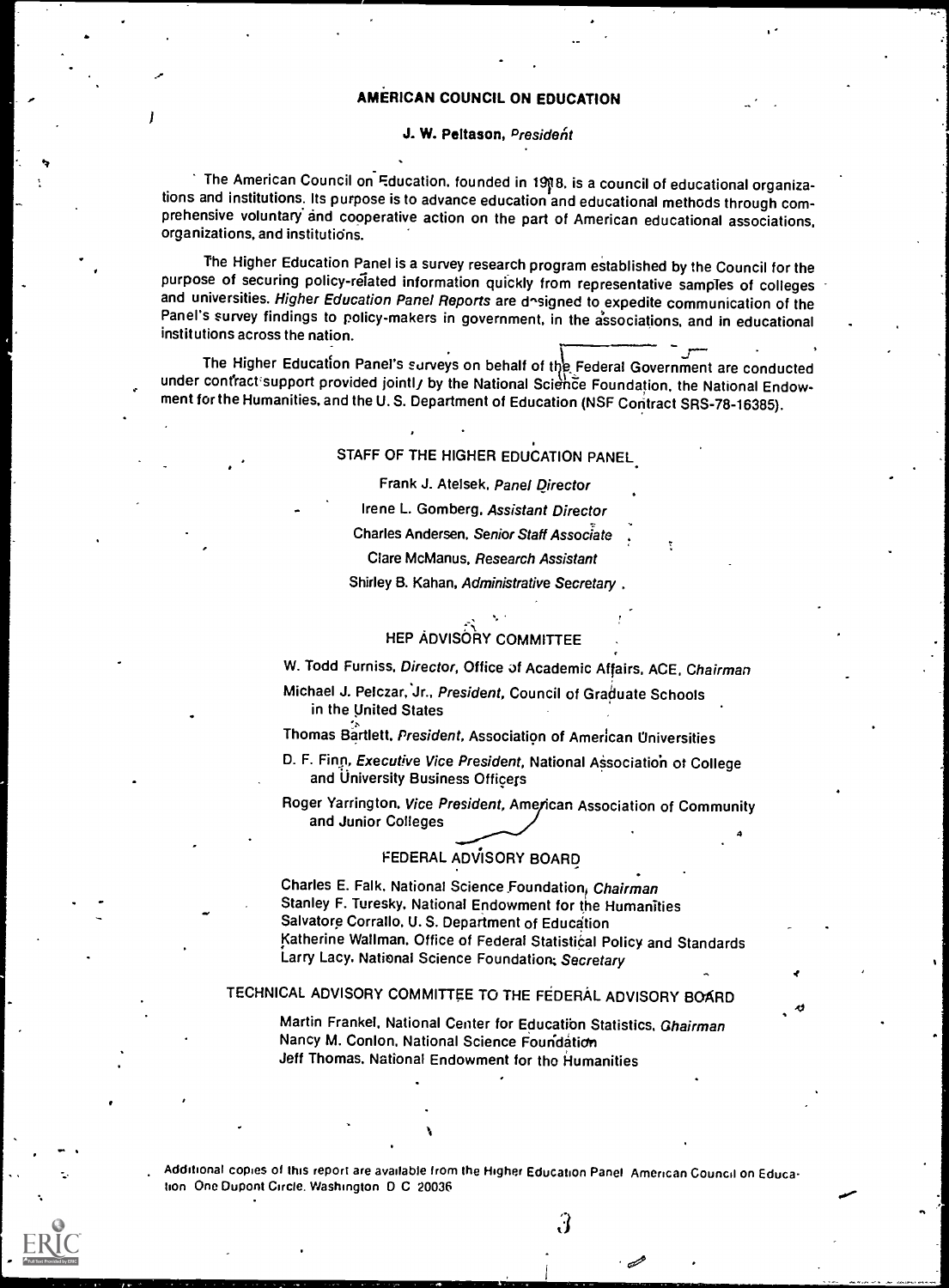## Recruitment and Retention of Full-Time

o

Engineering Faculty, Fall 1980

Frank J. Atelsek Irene L. Gomberg

 $\sim$ 

Higher Education Panel Reports

Number 52 October 1981

American Council on Education Washington, D.C. 20036

4

Ŕ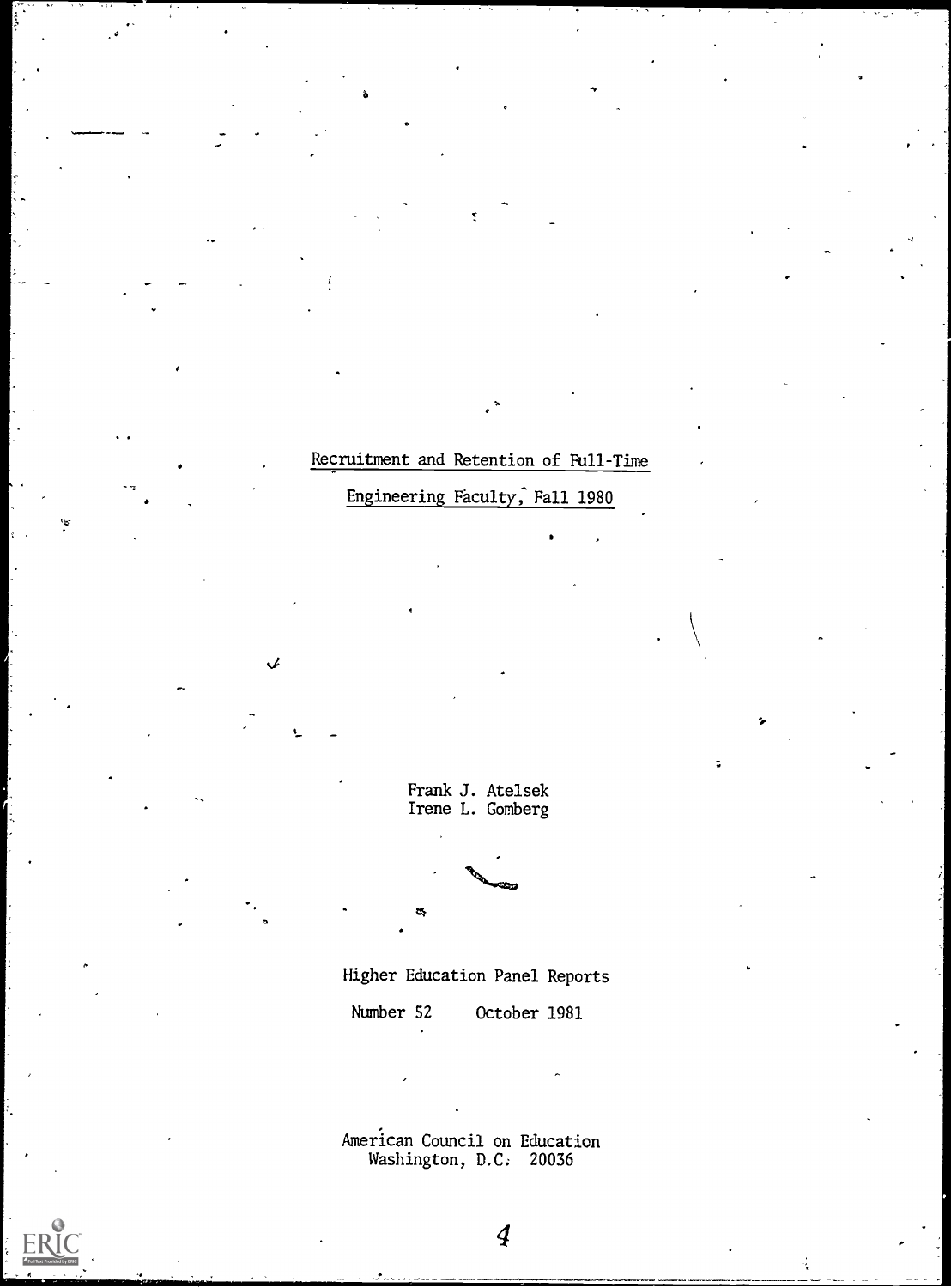This material is based upon research supported by the National Science Foundation, the U.S. Department of Education, and the National Endowment for the Humanities under contract #SRS-78-16385. Any opinions, findings, concl

ce,

4.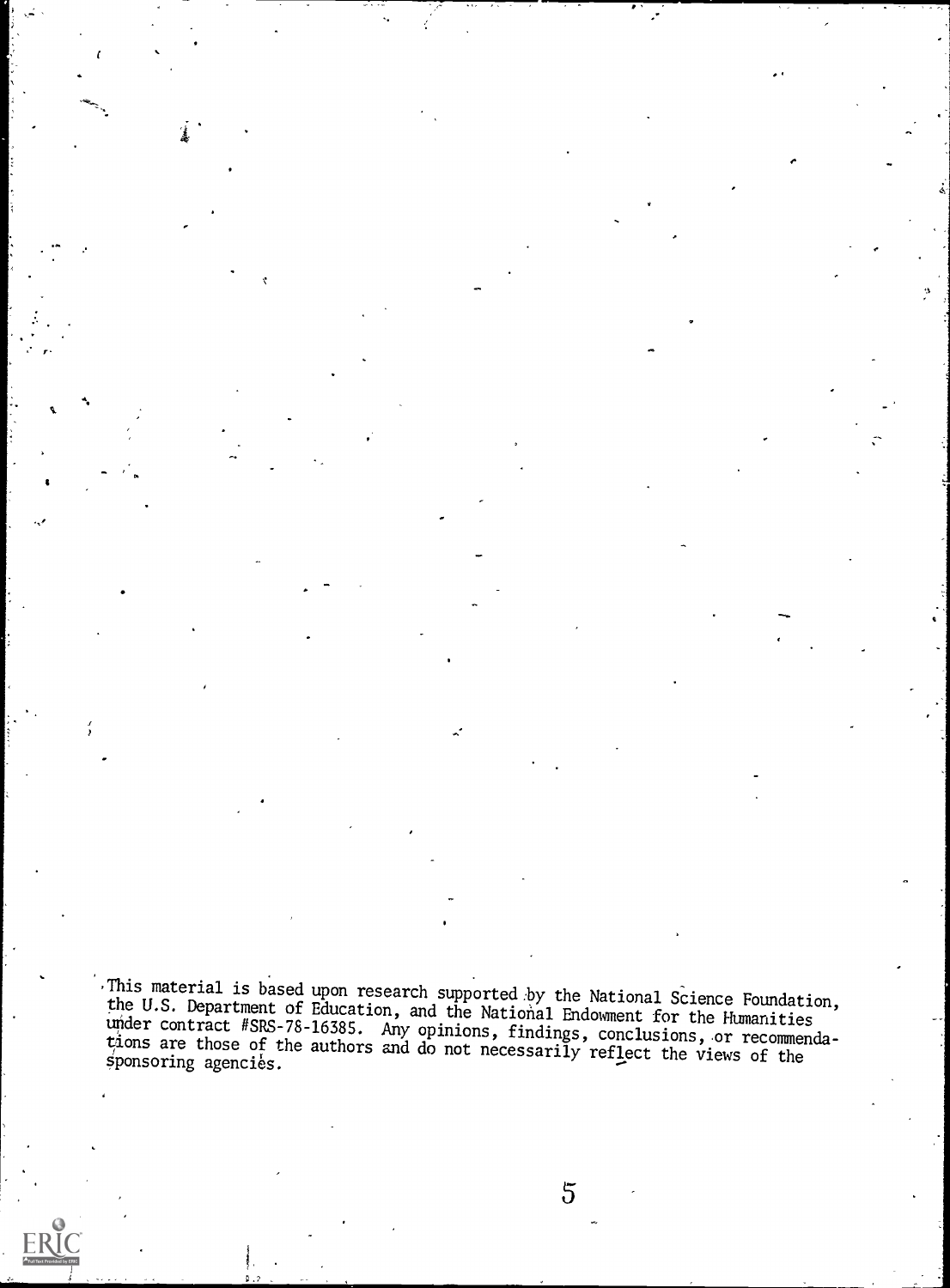## Table of Contents

|             | <u>Page</u> |  |
|-------------|-------------|--|
|             | iν          |  |
|             | v           |  |
|             | 1           |  |
|             | 2           |  |
|             | 3           |  |
|             | 3           |  |
|             | 6           |  |
|             |             |  |
|             | 9.          |  |
|             | 12          |  |
|             | 13          |  |
| APPENDIX A: | 21          |  |
|             | 25          |  |

iii

6'

 $4\sigma$  ,  $4\sigma$  ,  $\sigma$  ,  $\sigma$ 

ERIC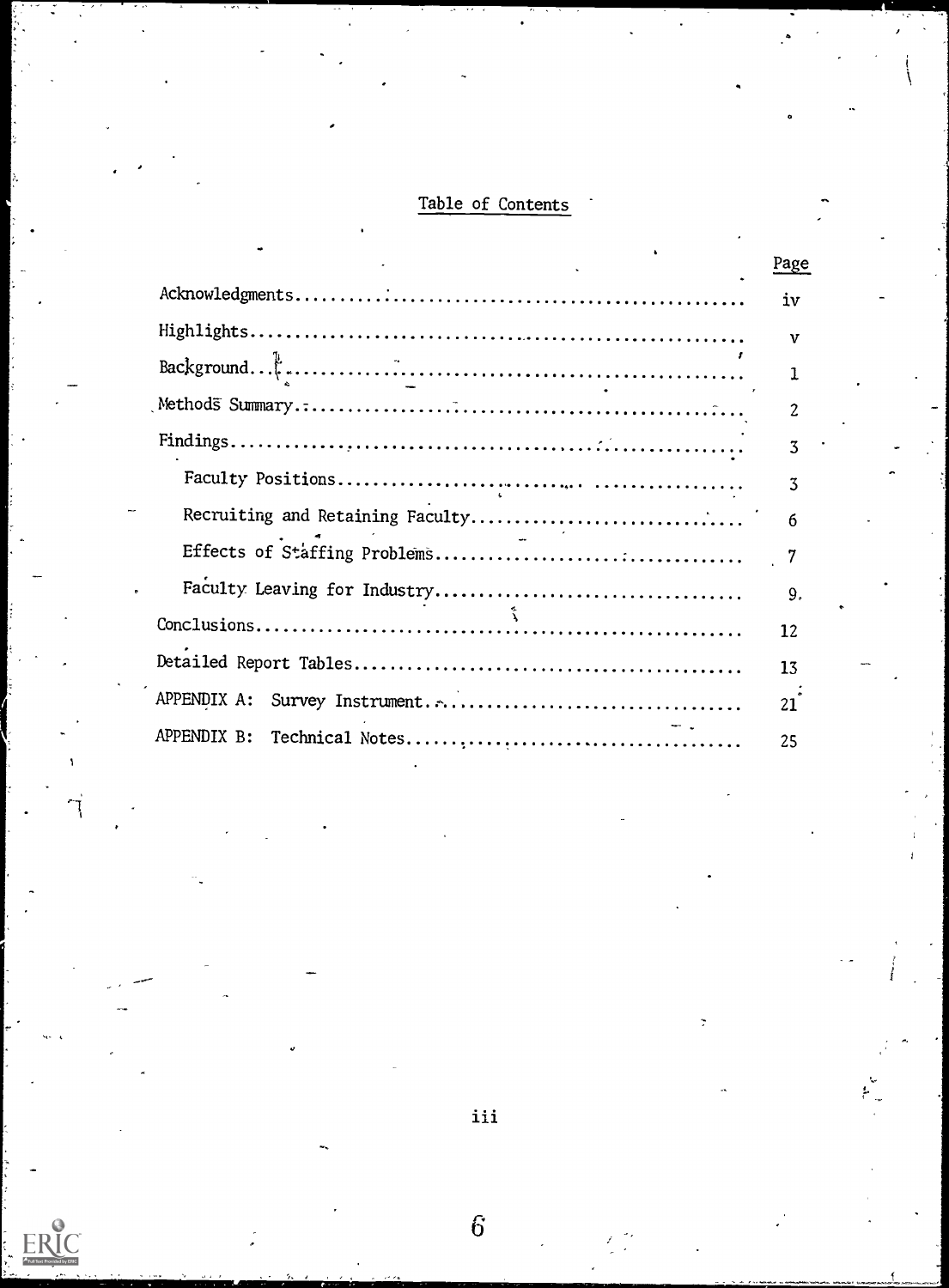## Acknowledgments

 $\alpha$  and  $\alpha$ 

This survey originated with the National Science Foundation's Division of Science Resources Studies. In particular, we would like to thank Charles H. Dickens and Larry Lacy of the Supply and Education Analysis Group within that Division for their help in developing the survey. The Higher Education Panel's Federal Advisory Board, its Technical Advisory Committee, and ACE's HEP Advisory Committee all contributed valuable guidance to this effort.

As ever we are indebted to our campus representatives who helped coordinate this survey effort and the deans and department heads who provided information or responded to it.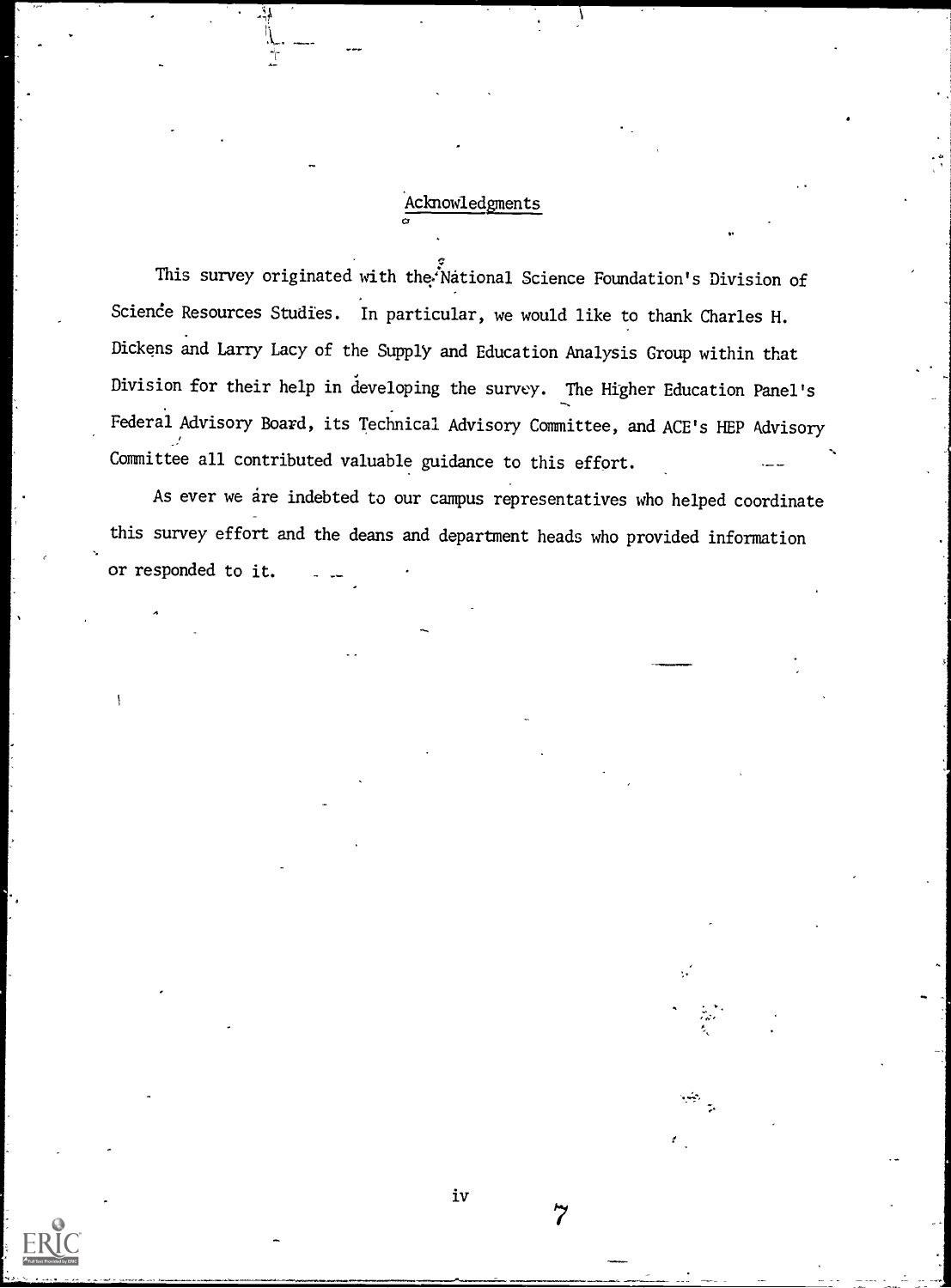## Highlights

#### Faculty Positions

- $\circ$  As of fall 1980, there were approximately 16,200 permanent full-time engineering faculty<sub>um</sub>. positions in the 244 institutions with at least one accredited engineering program.
- $^o$  Public universities had an average of 20 faculty positions per engineering field; private universities had 15 per field; public four-year colleges, 10 per field; and private fouryear colleges, 6 per field.
- $\circ$  The 50 institutions with the greatest engineering R & D expenditures accounted for 45 percent of all permanent full-time engineering positions.

#### Vacancies,

- O Almost 10 percent of full-time engineering faculty positions were unfilled at the beginning of the fall 1980 term; of these, 45 percent had been vacant since fall 1979.
- $\circ$  The top 5G institutions in engineering R & D spending had a vacancy rate of 8 percent, compared with a rate of 11 percent at all other institutions.

#### Recruiting and Retaining Faculty

 $\sim$  Over half of all institutions reported a substantial decrease in their ability to recruit or retain-engineering faculty over the past five years; that proportion was 64 percent at public institutions and 29 percent at private institutions.

A<sub>is</sub>  $o$  Among institutions with decreased ability to recruit or retain engineering faculty, 80 percent reported that such staffing difficulties had led to increased teaching loads; 66 percent reported greater reliance on teaching assistants or part-time faculty; and 54 percent reported an inability to offer courses in certain subjects.

- O Among institutions that reported decreased ability to recruit or retain engineering faculty, 76 percent reported a consequent decrease in the quality of research and  $8\bar{2}$  percent believed that the quality of instruction had declined.
- o During 1979-80, almost 400 full-time engineering faculty voluntarily left academia for fulltime employment in industry, representing 2.7 percent of the permanent, employed faculty.
- $\circ$  About 9 of every 10 deans thought that  $\mathcal{L}$  empetition with industry for faculty had increased during the past five years.

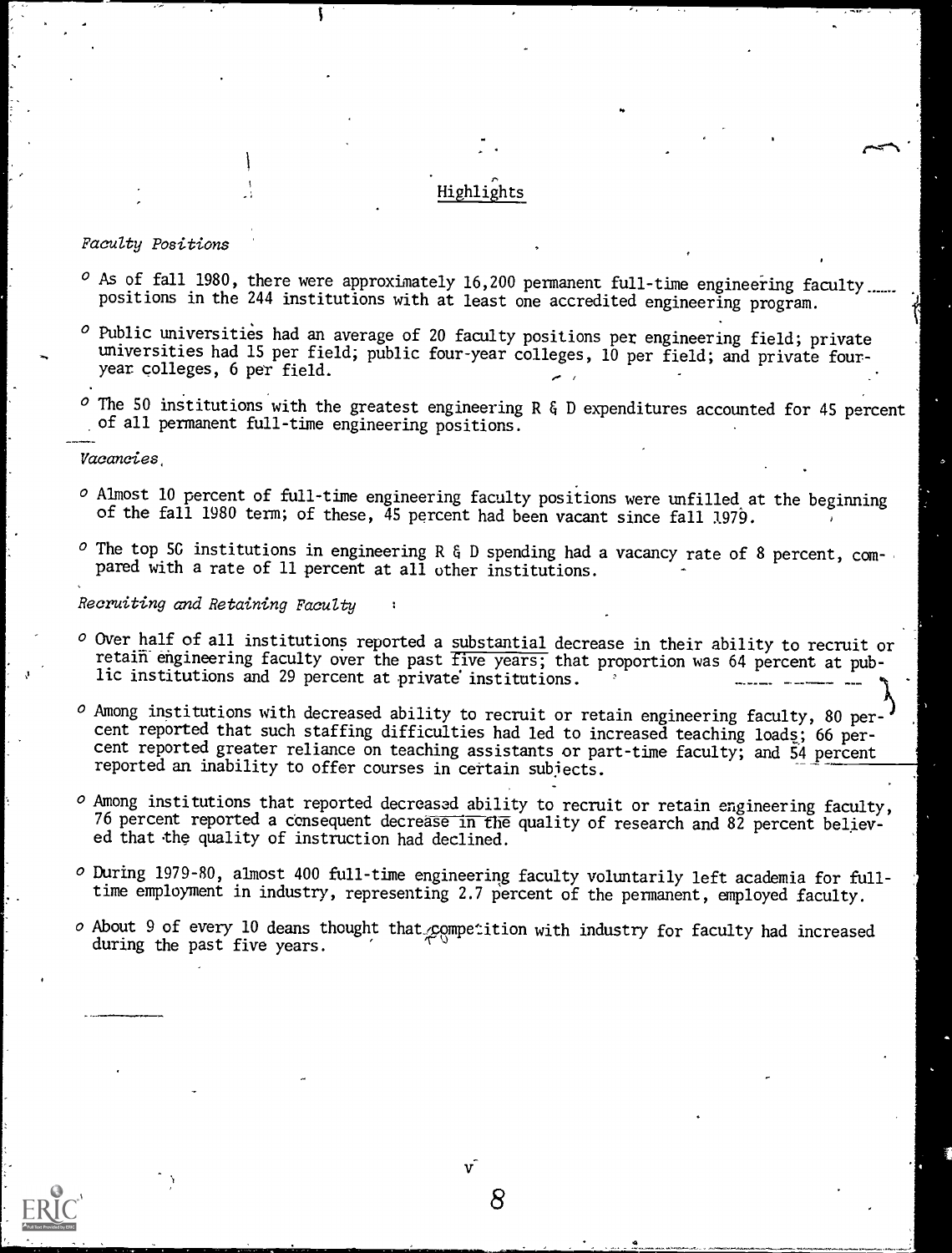## ERRATA

On page 1, in the second paragraph,.the first sentence, to the list of fields included in the survey should be added electrical engineering.

المراجي

`-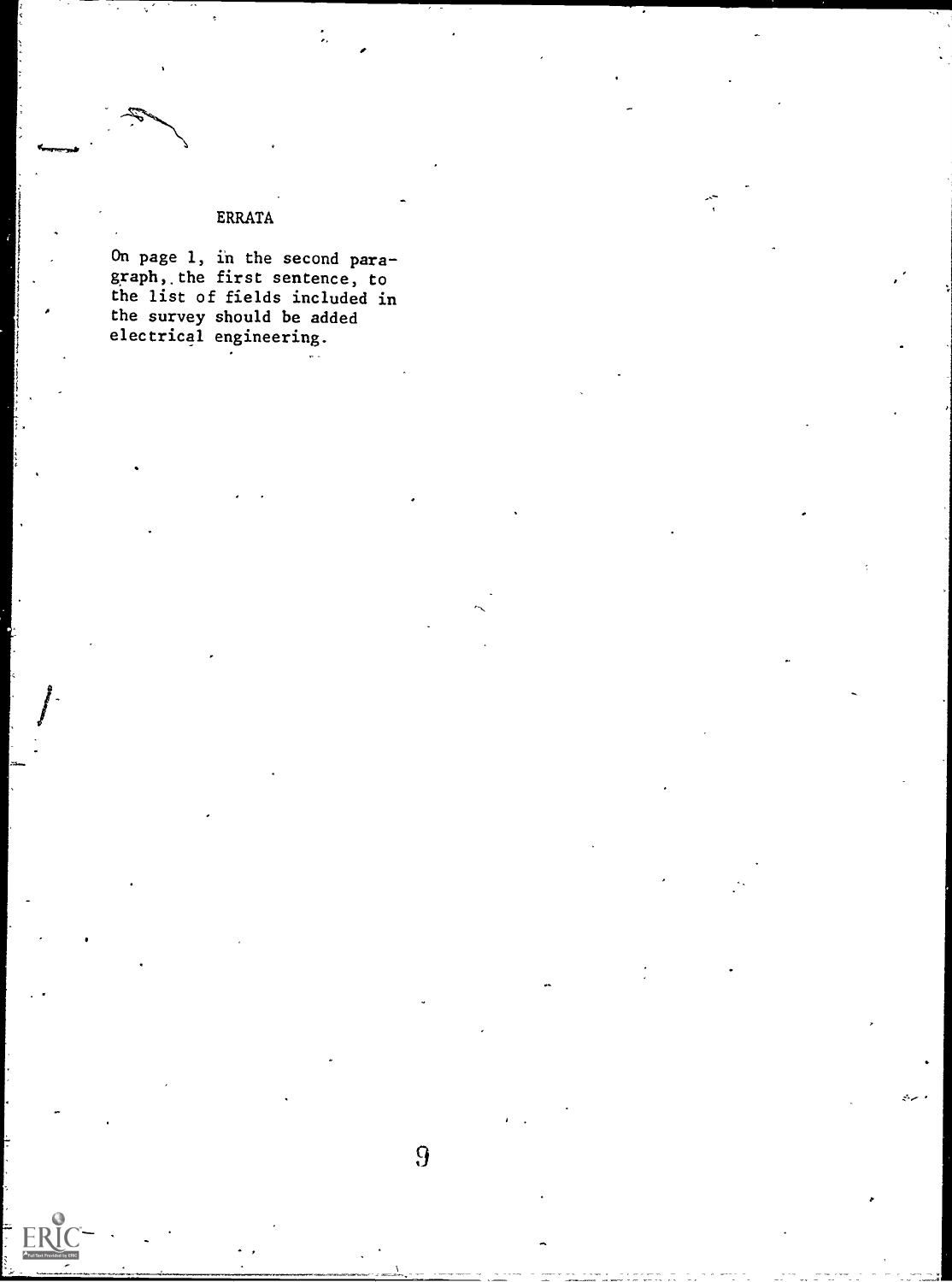#### Background

In recent years education in engineering has taken some curious turns. Between 1975 and 1980, engineering baccalaureates increased by more than 50 percent while doctorate degree production fell by 12 percent. These trends pose a serious problem for the engineering colleges. The supply of new teachers continues to decrease at the very time student enrollments are continuing to set record levels. Academia's resulting difficulties in employing adequate numbers of faculty are aggravated by competition from industry which often pays engineering doctorates much more than do colleges and universities. The primary purpose of this survey is to assess the extent of faculty vacancies in colleges of engineering, the effects of such vacancies upon research and instructional programs, and the nature of the competition between academia and industry in hiring engineering faculty.

The survey's focus is on permanent full-time faculty positions in seven major engineering fields: aeronautical and astronautical, chemical, civil, com puter science and computer engineering, industrial, and mechanical engineering. Institutions were asked to report the total number of faculty positions in each of these fields and the number that were unfilled at the beginning of the 1980 fall term, as well as those valant since the start of the 1979 fall term. The deans also were asked for their assessments of the extent and effects of competition with industry upon their engineering colleges. The specific questionnaire items on which this survey report is based appear in Appendix A.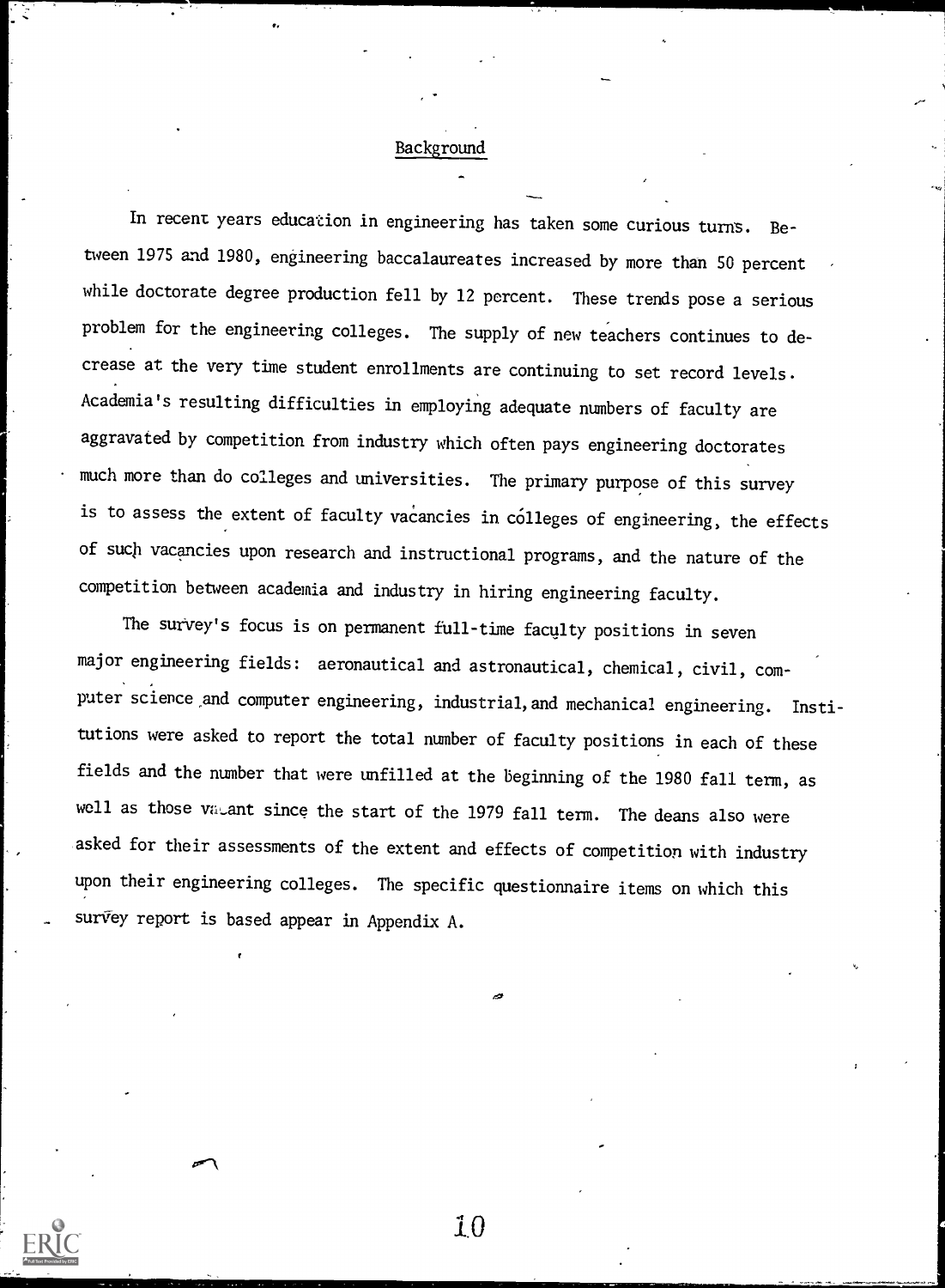#### Methods Summary

-2-

The Higher Education Panel is an ongoing survey research program created in 1971 by the American Council on Education to conduct specialized surveys on topics of current policy interest to the higher education community and to government agencies.

The Panel is a stratified sample of 760 colleges and universities drawn from the population of more than 3,000 institutions listed in the National Center for Education Statistics' Education Directory. All institutions in this population are grouped in terms of the variables constituting the Panel's stratification design, which is based primarily on type (universities, four-year colleges, twoyear colleges), control (public, private), and size (full-time equivalent enrollment). For any given survey either the entire Panel or an appropriate subgroup is used.

The survey instrument (see Appendix A) was mailed on October 15, 1980, to the 181 four-year colleges and universities in the Panel that in 1979 had at least one engineering program accrédited by the Engineers' Council for Professional Development. Engineering deans were asked to provide, by specific engineering field, information on faculty vacancies, perceptions about competition with industry, and opinions regarding the effect of any difficulty in recruiting or retaining engineering faculty.

After mail and telephone follow-ups, usable responses were received from 159 institutions, for a response rate of 88 percent. Data from responding institutions were statistically adjusted to represent the national population of 244 colleges and universities with accredited engineering programs. The stratification design, weighting procedure, and comparison of respondents and nonrespondents are contained in Appendix B.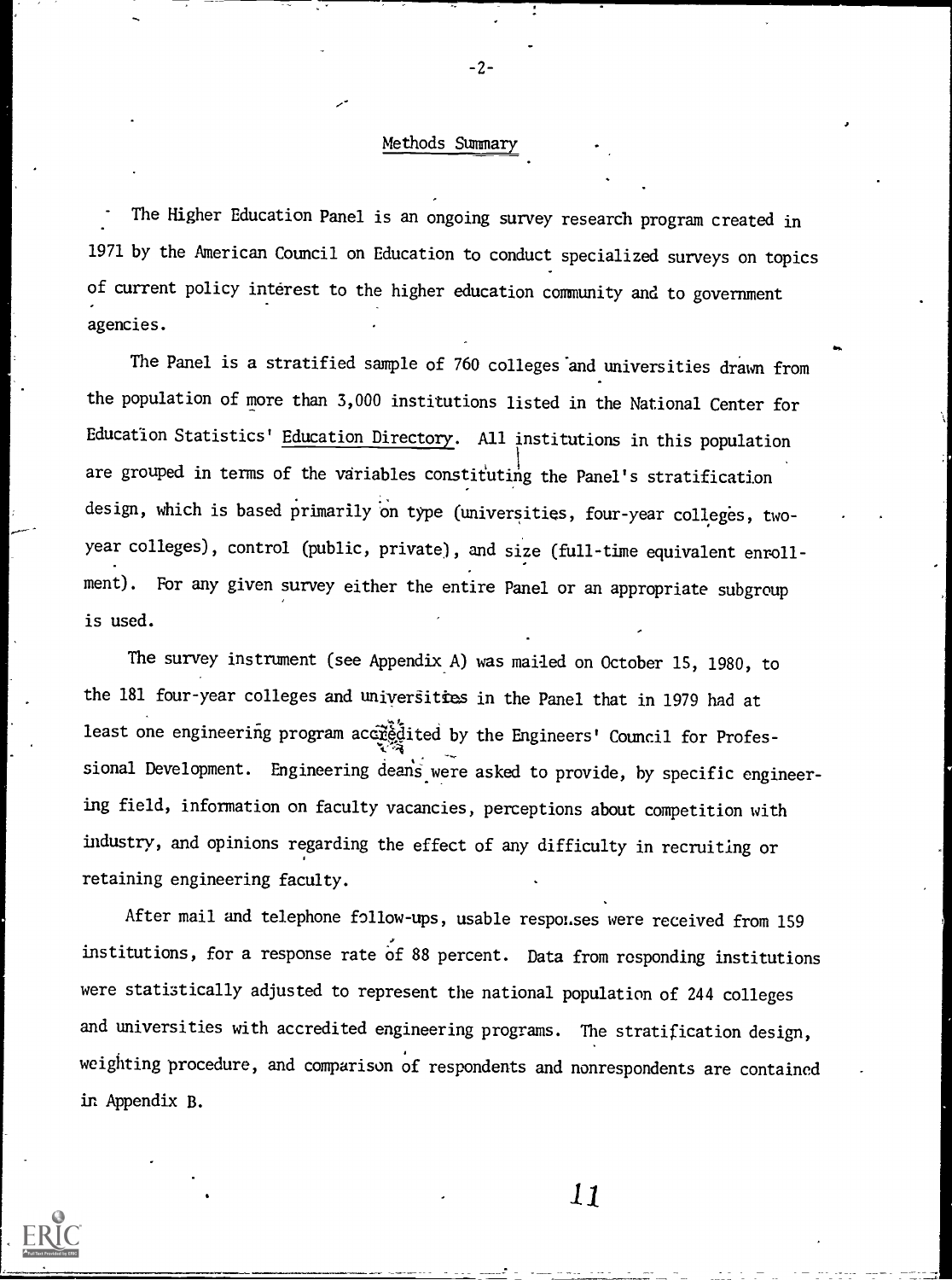#### Findings

-3-

## Faculty. Positions

In the fall of 1980, the engineering fields covered by the survey had a total of 16,200 permanent, full -time faculty positions. As shown in Figure 1, the number of positions varied widely among the fields, ranging from a high of 3,570 fulltime positions in electrical engineering to a low of 650 in aeronautical/astronautical engineering departments.

Almost 10 percent of full-time positions were unfilled, or filled with visiting or other temporary faculty, at the beginning of the 1980 fall term. Of these unfilled positions, 45 percent had been vacant since the fall of the previous year (1979). Figure 2 shows how each of the surveyed engineering fields fared in filling their available permanent faculty positions.

The aeronautical and astronautical engineering fields had only 4 percent of positions unfilled in fall 1980. In, contrast, computer science and computer engineering reported vacancies of 16 percent in their permanent faculty positions, and more'than half of these had been vacant at least since the fall of 1979. In dustrial engineering departments also had an above average proportion of unfilled faculty positions. The other engineering fields in the survey--chemical, civil, electrical; and mechanical--had vacancy proportions near the overall level for all fields combined.

To determine whether the problems of recruiting and retaining engineering faculty were more acute in some institutional settings than others, separate tabulations were prepared for universities and four-year colleges, public and private institutions, and for the 50 institutions having the heaviest involvement in engineering R & D activity.

The top 50 institutions in terms of FY79 engineering R  $\xi$  D expenditures accounted for 45 percent of the approximately 16,200 permanent positions at the 244 institutions covered by the survey. The distribution of permanent faculty positions, among the engineering fields at the top 50 institutions was roughly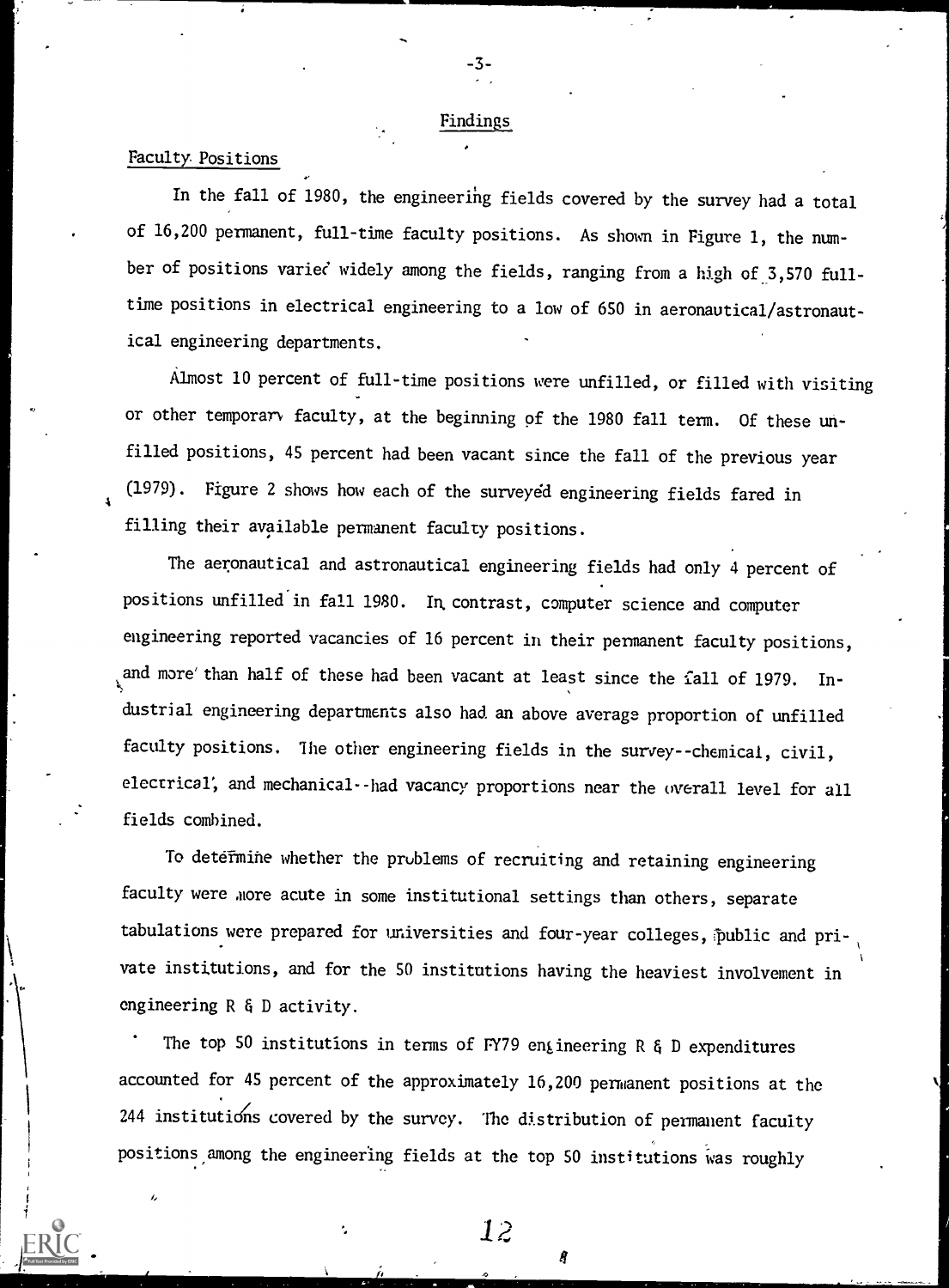



Permanent Full-Time Engineering Faculty Positions, by Engineering Field,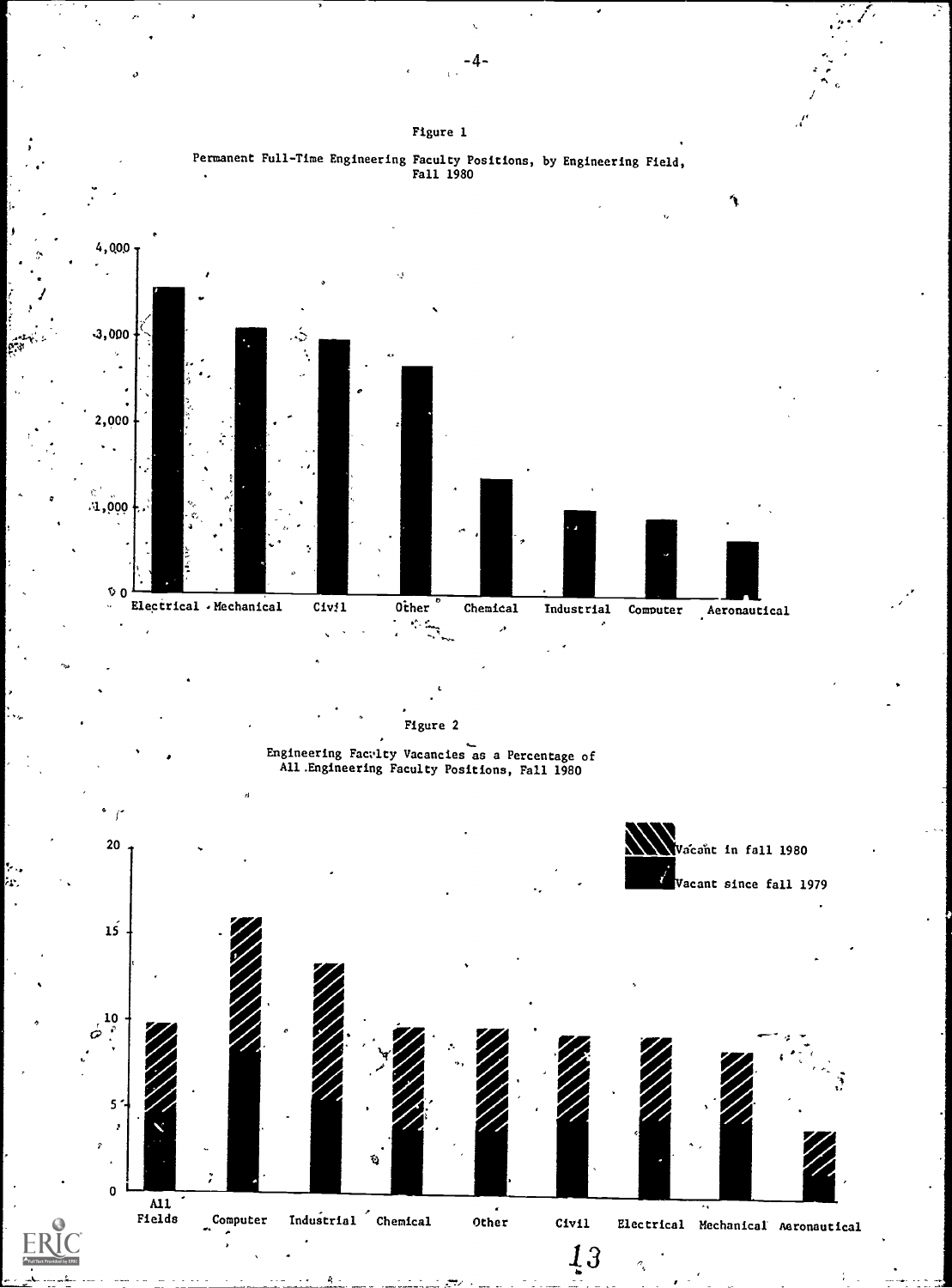similar to that of other institutions, except that proportionately more top SO positions were in aeronautical/astronautical engineering and "other" engineering fields which could not be readily classified under the specified engineering categories.

Overall, the top 50 institutions exhibited somewhat less difficulty in keeping their permanent full-time faculty positions filled. Vacancies accounted for 8 percent of their total positions, compared with a vacancy rate of over 11 percent at all other institutions. This pattern of lower vacancy rates at the top 50 institutions persisted in almost all the engineering fields listed. The difference was most notable in industrial engineering (9 percent vs. 17 percent). The top 50 institutions also had proportionately fewer long-term vacancies (i.e., unfilled since fall 1979).

Almost three-fourths  $(11,900)$  of the full-time engineering positions were at the 151 public institutions covered by the survey. Overall, vacancy rates at the beginning of the 1980 fall term were higher at public institutions, 11 percent vs. 8 percent fo'r private institutions. This pattern of difference held in each of the surveyed engineering-fields.

Since the mix of universities and four-year colleges offering engineering programs was different in the public and private sectors, it Was advisable to separate and examine these elements in more detail. Table  $A^1$  compares public and private institution's; detailed report tables show the data by field and by type and control of institution.

The proportion of positions that remained unfilled in fall 1980 was somewhat higher at public than at private universities in all fields but chemical and civil engineering. It is also notable that the public-private difference in vacancy rates was relatively small. In only one instance was the spread in vacancy rates greater than two percentage point.. industrial engineering vacancies were 2.5 percent greater at

'Summary tables, identified by letters, appear throughout the text. Detailed report tables, identified by numerals, begin on page 14.

ti

-5-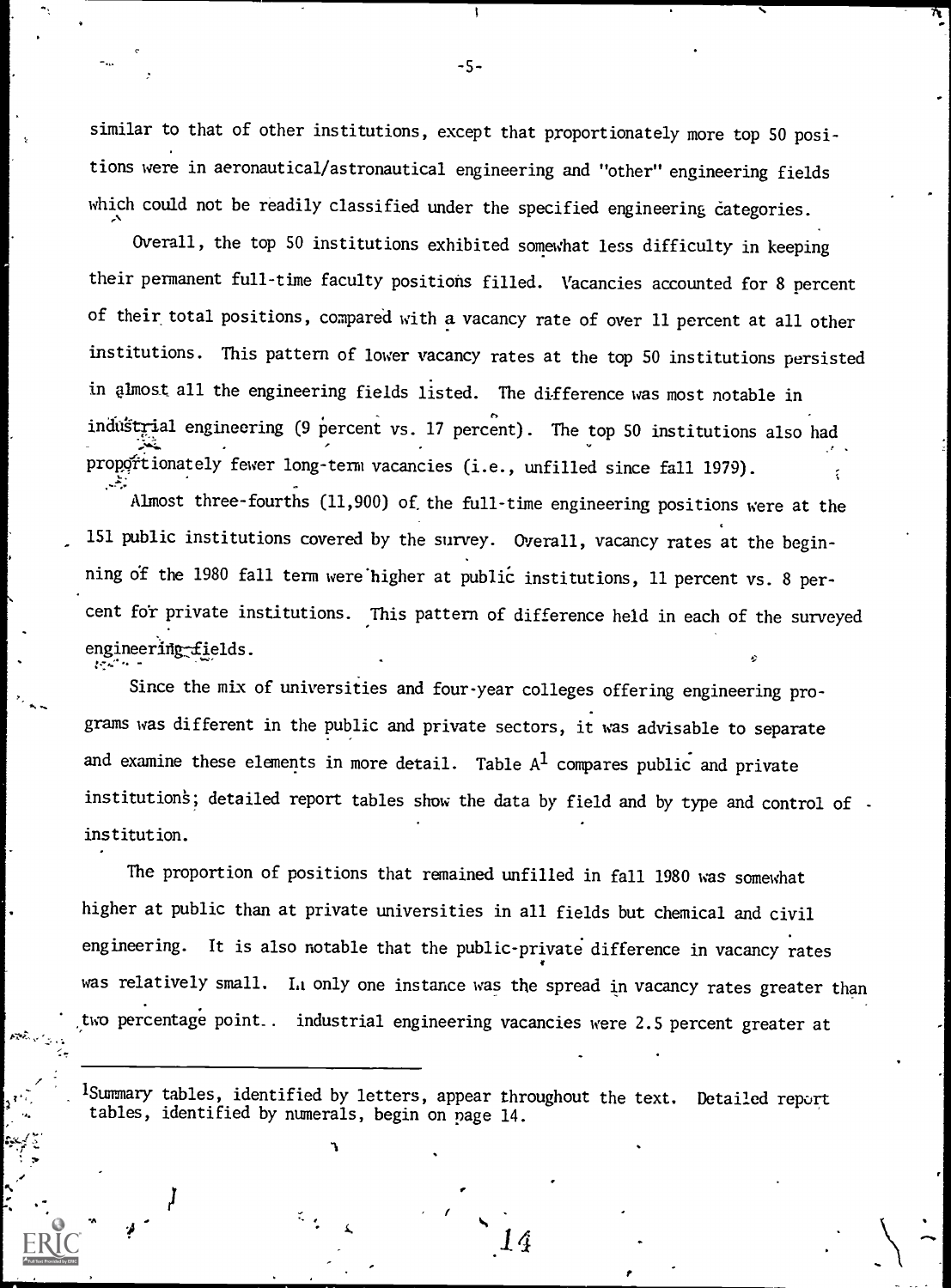public universities. Moreover, the difference in the longer term vacancy percentages was even smaller, approaching two percentage points in only two instances.

|                                       | Table A             |                                                                                                |                         |
|---------------------------------------|---------------------|------------------------------------------------------------------------------------------------|-------------------------|
|                                       |                     | . Unfilled Faculty Positions as a Percentage of All<br>Full-time Engineering Faculty Positions |                         |
|                                       | A11<br>Institutions | - Public<br>Institutions                                                                       | Private<br>Institutions |
| Positions unfilled<br>as of Fall 1980 | 9.8                 | 10.5                                                                                           | 7.7                     |
| Positions unfilled<br>since Fall 1979 | 4.4                 | 4.5                                                                                            | 4.1                     |

## Recruiting and Retaining Faculty

 $\sim$  ,

The survey included a number of questions about how competition with industry has affected the colleges and universities. One question asked the engineering deans to assess how their ability to recruit and retain faculty had changed over the last five years. Table B summarizes their responses. Overall, half of the institutions reported there had been a substantial decrease in their ability to recruit and retain engineering faculty. An additional 37 percent reported a moderate or slight decrease in their ability to compete for faculty.

|                                                                                               | Table B             |                        |                         |  |  |  |
|-----------------------------------------------------------------------------------------------|---------------------|------------------------|-------------------------|--|--|--|
| Perceived Change in Ability to Recruit and Retain<br>Ingineering Faculty, By Degree of Change |                     |                        |                         |  |  |  |
| Degree of Change in<br>Ability to Recruit                                                     | A11<br>Institutions | Public<br>Institutions | Private<br>Institutions |  |  |  |
| All degrees of change                                                                         | 100%                | 100%                   | 109%                    |  |  |  |
| Substantial decrease                                                                          | 51                  | 64                     | 29                      |  |  |  |
| Slight or moderate increase                                                                   | 37                  | 27                     | 56                      |  |  |  |
| No change                                                                                     | 5                   |                        | 12                      |  |  |  |
| Slight or moderate increase                                                                   | 3                   | 3                      | 3                       |  |  |  |
| Substantial increase -                                                                        | 4                   | 5                      | 0                       |  |  |  |
|                                                                                               |                     |                        |                         |  |  |  |

 $\vec{l}$   $\dot{\rho}$ 

-6-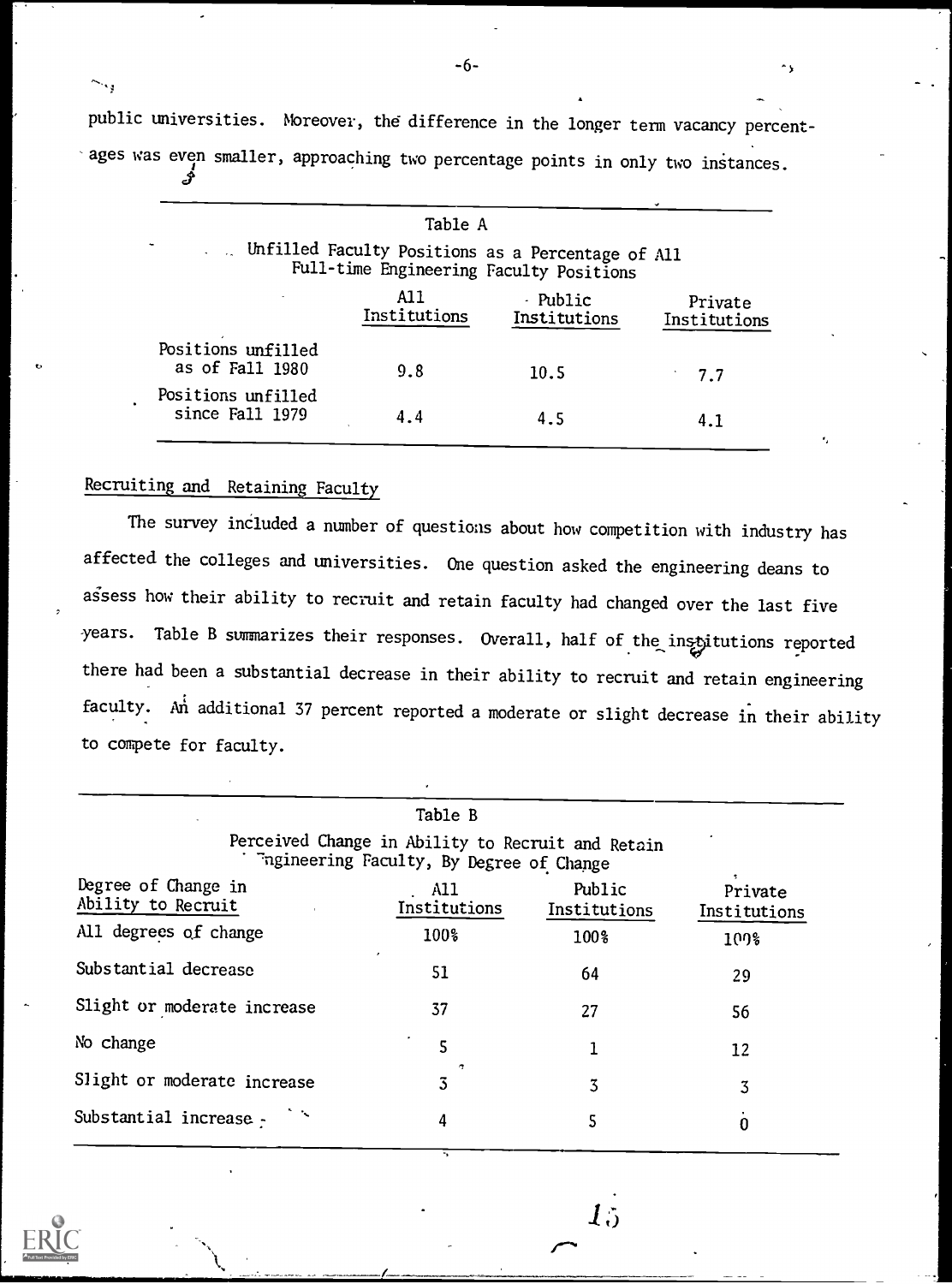The deans' perceptions of their ability to compete differed markedly among public and-private colleges and universities. Nearly two-thirds of those at public institutions said their ability was substantially decreased, compared with less than one-third of those at private institutions.

#### Effect's of Staffing Problems

A follow-up question for institutions reporting a decrease in ability to obtain and hold full-time faculty asked about the specific effects of their staffing problems. Of the specific effects listed in the question, a preponderant majority '(80 percent) pointed to a consequent increase in teaching loads (see table C). Two-thirds mentioned the necessity of greater reliance on graduate teaching assistants or part-time faculty, and

| Table C                                                                            |                     |   |
|------------------------------------------------------------------------------------|---------------------|---|
| Effects of Decreased Ability to Recruit or<br>Retain Full-time Engineering Faculty |                     | o |
|                                                                                    | A11<br>Institutions |   |
| Increase in teaching loads                                                         | 80%                 |   |
| Greater refiance on graduate<br>teaching assistants or<br>part time faculty        | 66                  |   |
| Inability to offer courses in<br>certain subjects                                  | 54                  |   |
| Reduction in faculty research                                                      | 35                  |   |
| Other effects                                                                      | 21                  |   |
| No significant effects as yet                                                      | 8                   |   |

more than half (54 percent) were required to reduce their course..offerings in certain subjects. About a third also pointed to a reduction in faculty research as an effect of their decreased competitive position.

Finally, about one-fifth of the institutions mentioned other effects that were not cataloged in our questionnaires. These included lowered morale, restraints in program development, longer student waiting lists, increases in foreign faculty with attendant language difficulties, reduced personal and academic guidance of students, and changes in the character and quality of instructional programs, particularly with respect to indi-



-7-

e i Sa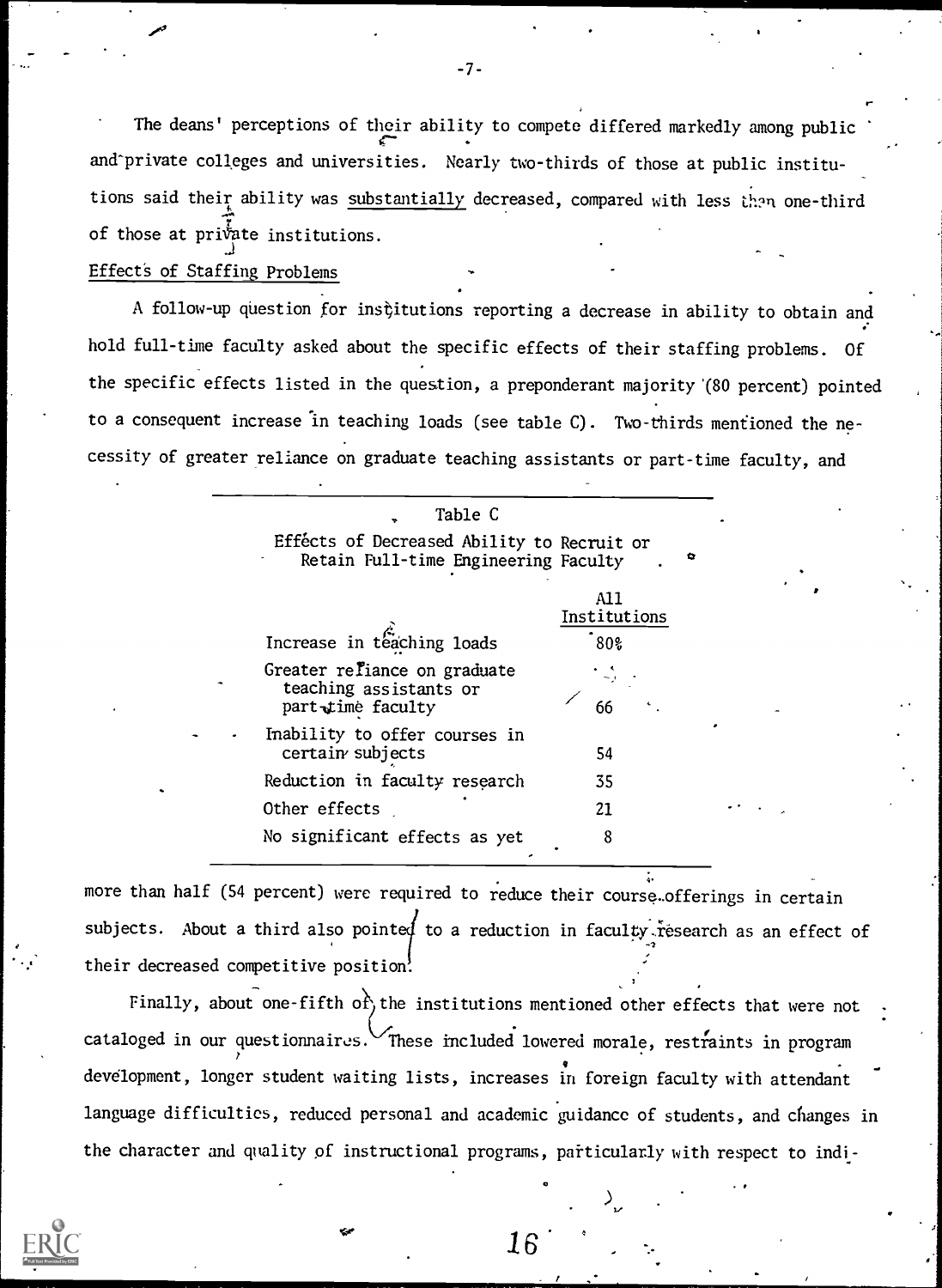vidual instruction and smail group inter ction.

Anpther specific question asked whether the respondents believed that the quality of research and instruction in their engineering colleges had decreased because of the difficulty in recruiting'or retaining full-time faculty. Overall, three-fourths of the deans who reported greater staffing problems saw resulting decreases in the quality, of research, and four-fifths detected a decrease in the quality of instruction. (See table  $D.\bar{D}$ 



Another item asked what proportion of full-time junior faculty (assistant professors and instructors) who held permanent full-time positions in engineering colleges had not received their bachelor's degree in the United States. Table E shows that almost onefourth of the junior faculty received their undergraduate degrees outside the United States. While not a direct indication of Laculty shortages, the results do indicate that engineers from other countries have prevented shortages from becoming even more severe.

17

 $-8-$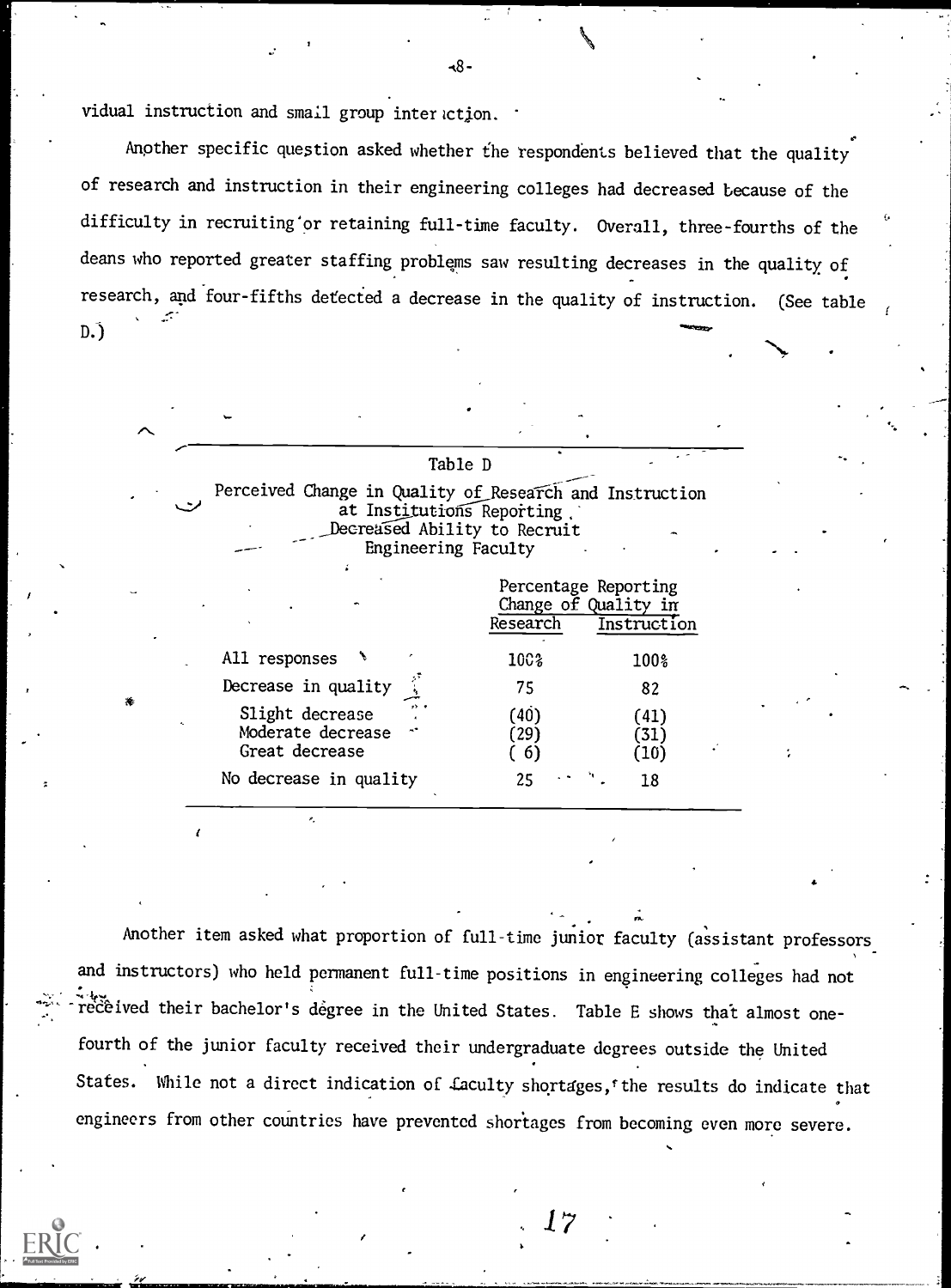| A.                     | call called bancon inginecting racurey<br>Who Did Not Receive Their Baccalaureates in the U.S. |                                   |  |  |  |  |
|------------------------|------------------------------------------------------------------------------------------------|-----------------------------------|--|--|--|--|
|                        | Total Junior<br>Faculty                                                                        | % With Bacc. From<br>Outside U.S. |  |  |  |  |
| All institutions       | 3,400                                                                                          | 24                                |  |  |  |  |
| Publác institutions    | 2,400                                                                                          | $25^{\degree}$                    |  |  |  |  |
| . Private institutions | 1,000                                                                                          | 20                                |  |  |  |  |

Full-time Junior Engineering Faculty

Table E

## Faculty Leaving for Industry

Another factor that contributes to vacancies among engineering faculty positions is the extent to which full-time faculty members shift from teaching careers to other assignments in industry. 'Table F shows the number of full-time engineering faculty who voluntarily left-dcademia for full-time employment in industry during the 1979-80 school year. The question attempted to focus on faculty who were drawn away by the perceived benefits of employment in industry. Excluded from this count were those faculty,who were denied reappointment for any reason, including failure to receive tenure. Those who left because they anticipated not receiving tenure also were excluded from this count.

Overall, almost 400 engineering faculty voluntarily left full-time academic positions at the 244 institutions under, study for jobs in industry during 1979-80. For the year, these losses to industry represented about  $2$  7 percent of the 14,600 permanent faculty who were employed in fall 1980.

|                                                                                            | Table F |                                    |  |
|--------------------------------------------------------------------------------------------|---------|------------------------------------|--|
| Full-time Engineering Faculty Who Left Voluntarily<br>For Full-time Employment in Industry |         |                                    |  |
|                                                                                            |         | Voluntary Departures               |  |
|                                                                                            | Number  | As $a \circ b$ of<br>Total Faculty |  |
| All Fields.<br>Aeronatuical & astro-                                                       | 37      | 2.7                                |  |
| nautical engineering                                                                       | 12      | 1.9                                |  |
| Chemical                                                                                   | 32      | 2.6                                |  |
| Civi1<br>Computer science & .                                                              | 61      | 2.3                                |  |
| computer engineering                                                                       | 43      | 5.6                                |  |
| Electrical                                                                                 | 89      | 2.7                                |  |
| Industrial                                                                                 | 24      | 2.8                                |  |
| Mechanical *                                                                               | 78      | 2.7                                |  |
| Other engineering fields                                                                   | 58      | 2.4                                |  |

\_18

-9-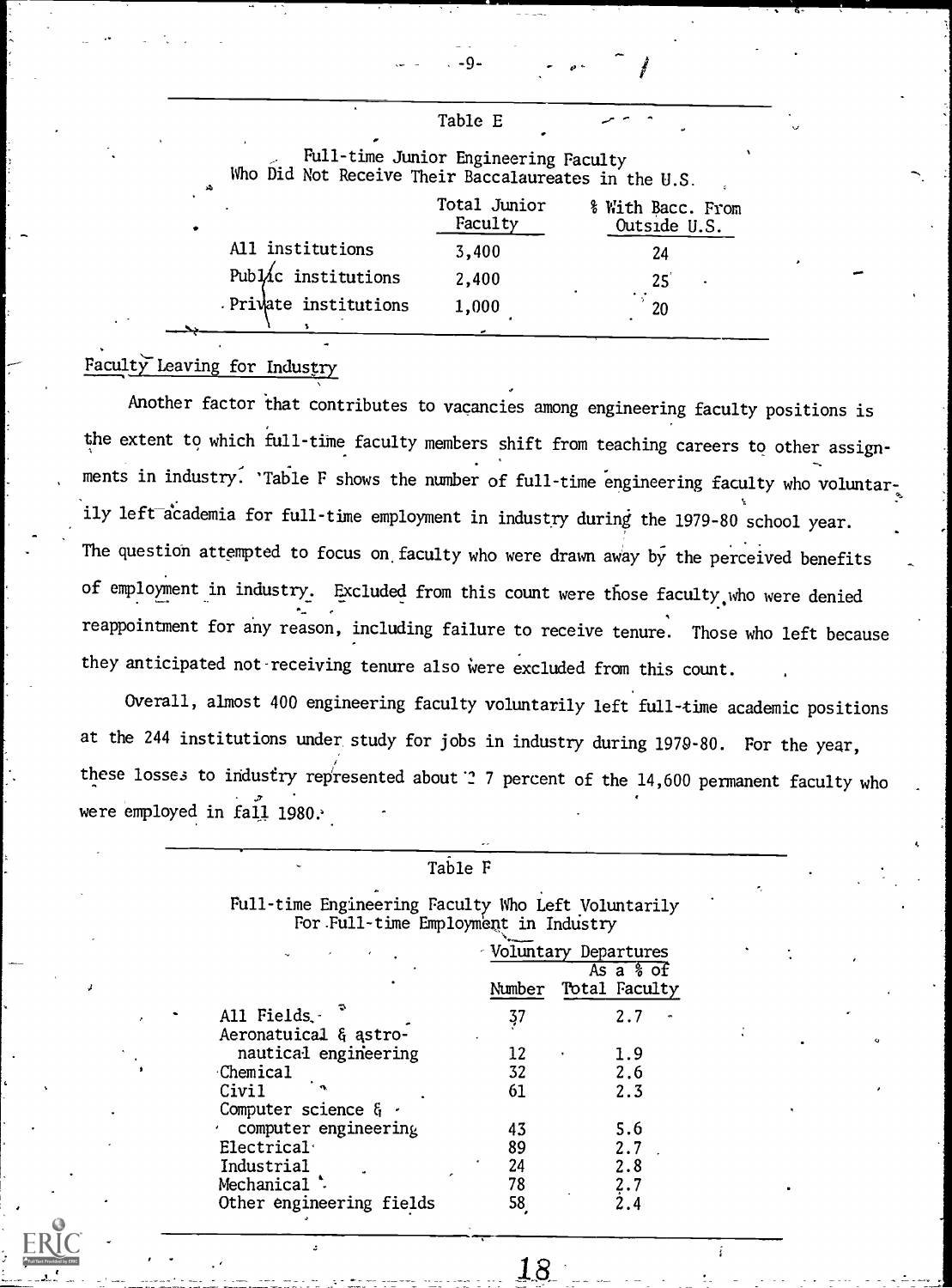Table F shows the extent of voluntary faculty departures to industry for each of the engineering fields covered in the survey. Notably, the computer science and computer engineering field lost the largest proportion of its faculty to industry (5.6 percent). This field also had the largest proportion of unfilled permanent positions (16 percent).

There was near unanimity in the respondents' views of the change in the degree of competition with industry over the past five years (table G). None believed that competition with industry had decreased at their college of engineering. Ninety percent reported'an increase in competition and only 10 percent reported no change. Feelings that competition had increased were especially high at public universities (95 percent) and lowest among the private universities (82 percent).  $\cdot$   $\cdot$ 

|                                                                                                                 | Table G                  |              |                          |
|-----------------------------------------------------------------------------------------------------------------|--------------------------|--------------|--------------------------|
| Perceived Change Over the Past Five Years in<br>the Degree of Competition With Industry for Engineering Faculty |                          |              |                          |
|                                                                                                                 | Competition<br>Increased | No<br>Change | Competition<br>Decreased |
| Public<br>Universities<br>Four-year colleges                                                                    | 95%<br>88.               | 5%           |                          |
| Private<br>Universities<br>Four-year colléges                                                                   | 82<br>92                 | 18<br>8      |                          |
| Total<br>(1)                                                                                                    | 90                       | 10           |                          |

Institutions that reported increased competition hith industry were asked to specify the chief reason for the increase. The distribution of responses is summarized in table H. Superior salary and financial benefits in industry were cited as the chief reason by 76 percent of the institutions overall. An additional 15 percent attributed the increase. in competition chiefly to declines in the production of new engineering doctorates during recent ypars. Only 5 percent cited better opportunities for advancement and recognition

.,as the primary reason behind the increased competition.

A number of respondents were reluctant to identify one primary reason. Some thought most or all of the listed reasons were important factors in the increased competition with industry. A few respondents referred to the better laboratory equipment and facili-

 $\mathcal{I} y$ 



-10-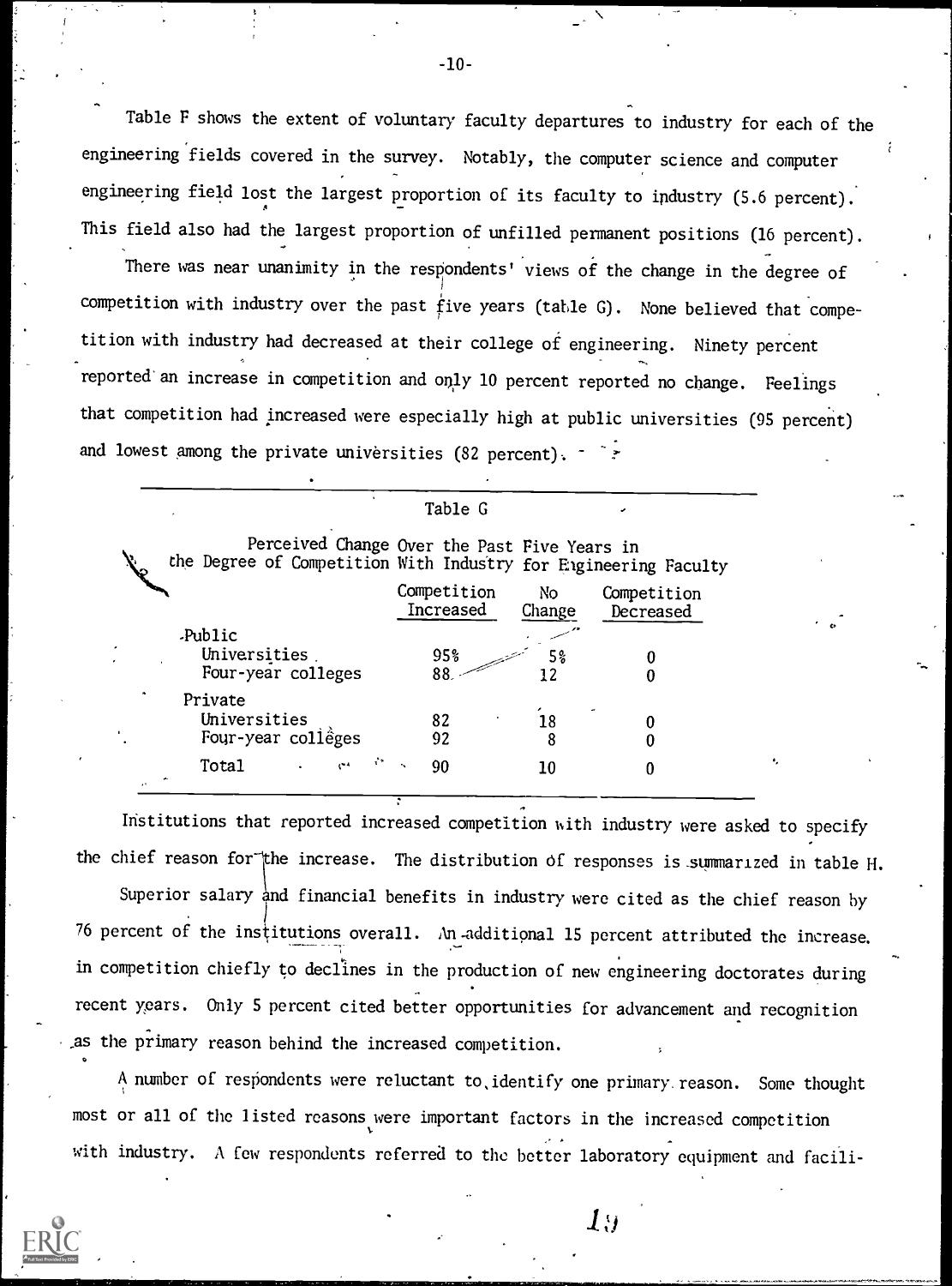ties, in industry. Others referred to a generally inadequate funding base in academia

#### Table H

Chief Reason for Increased Competition with Industry for Engineering Faculty

|                                                                         | Institutions |
|-------------------------------------------------------------------------|--------------|
| All reasons                                                             | 100%         |
| Industry offers superior salaries<br>and financial benefits             | 76           |
| Fewer engineering doctorates have<br>graduated in recent years          | 15           |
| Industry offers better opportunities<br>for advancement and recognition |              |
| Other                                                                   |              |
|                                                                         |              |

which they felt has eroded educational quality and, therefore, the morale necessary to remain in education despite compensation inducements offered by private industry. One respondent stated that the present survey was too narrowly conceived in that it "overlooks a very serious constraint to recruiting faculty, namely, legislative restrictions in hir-'ing and position control. This is far more serious than competition-from industry at this time."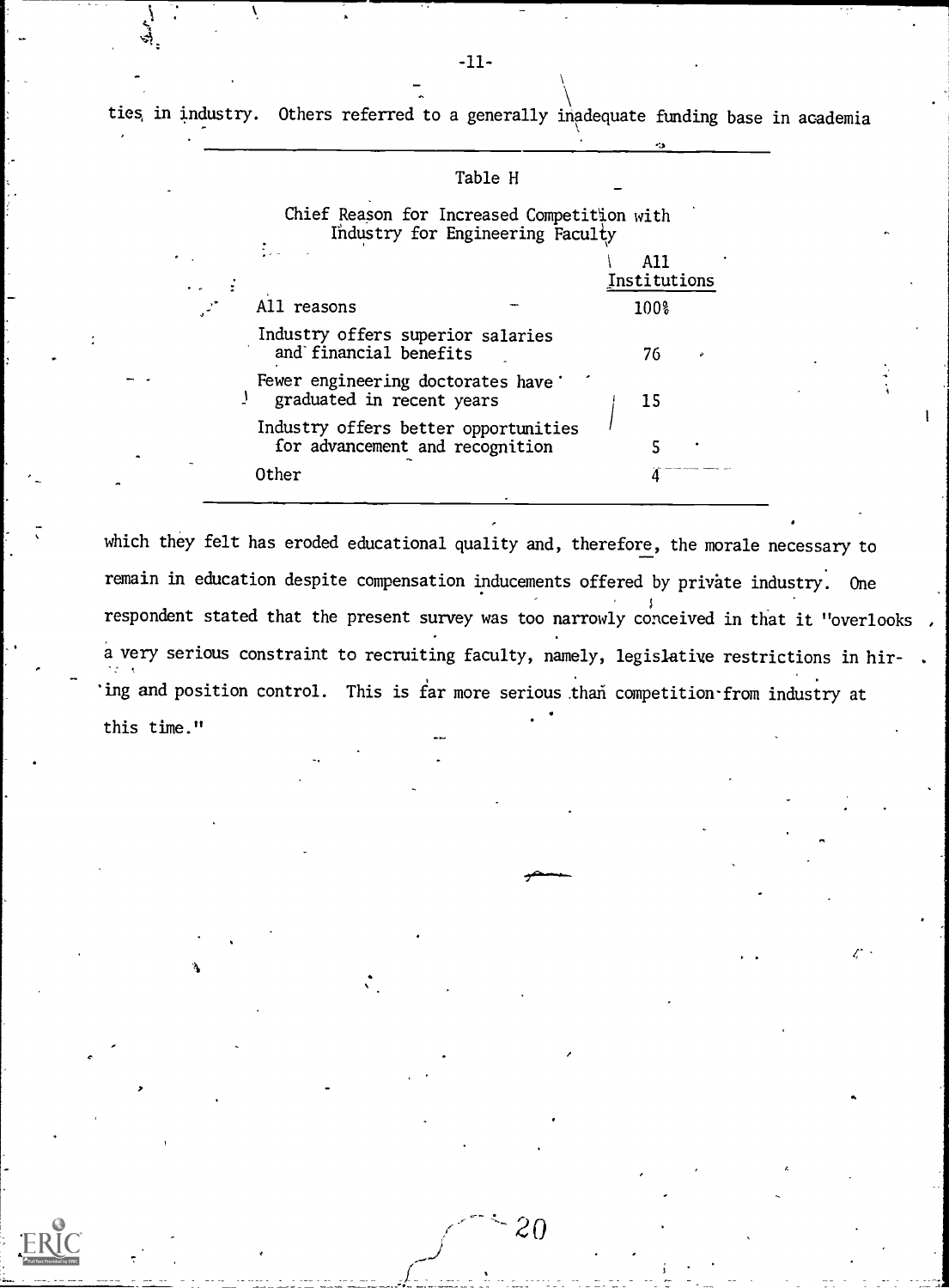#### Conclusions

-12-

The survey findings indicate that most institutions have been unable to recruit and retain a full complement of well-qualified faculty in many fields of engineering. In consequence, teaching loads have increased, greater reliance has been placed on,teaching assistants and part-time faculty, and the range of course offerings has been reduced in certain subjects. Overall, many of the survey respondents believe that the quality of research and instruction in engineering colleges is on the decline.

Other commentators on the "crisis in engineering education" have pointed to additional aspects of the problem-of faculty shortages:

- New tenure-track faculty positions are not being authorized in many colleges, even where such additions could be justified by the growth in number of students enrolled.<sup>2</sup> Recent Panel surveys affirm that college and university administrators are reluctant to take actions that pay lead to long-term financial commitments. Increasingly, current staff needs are being met by part-time arrangements outside the traditional tenure system.
- There is some indication that present shortages of doctoral level engineering faculty are beginning to lead universities and colleges to limit undergraduate enrollments.<sup>5</sup>
- Industrial salaries are significantly higher than academic salaries. In spite of continuing faculty shortages, the salary structure for engineers in academia has not responded to the normal rules of supply and demand. Colleges and universities often attempt to maintain a general correspondence of salary levels in all disciplines. Thus the short supply and high demand for engineering faculty do not necessarily result in salary levels much higher than in other disciplines where demand for faculty is lower and supply is higher.<sup>4</sup>

While this survey stressed the academic aspects of the engineering manpower problem, industry also suffers from its effects. Obviously, problems ass ciated with shortages of doctoral. level engineers are shared by government, industry, and the academic institutions, even if not always equally.

<sup>2</sup>James G. Knudsen, American Institute of Chemical Engineers, The Crisis in Chemical Engineering Education; p. 2.

 $3$ Ibid., p. 3.

<sup>4</sup>American Association of Enginĉering Societies (AAES), <u>Data Related to the Crisis in</u> Engineering Education, March 1981.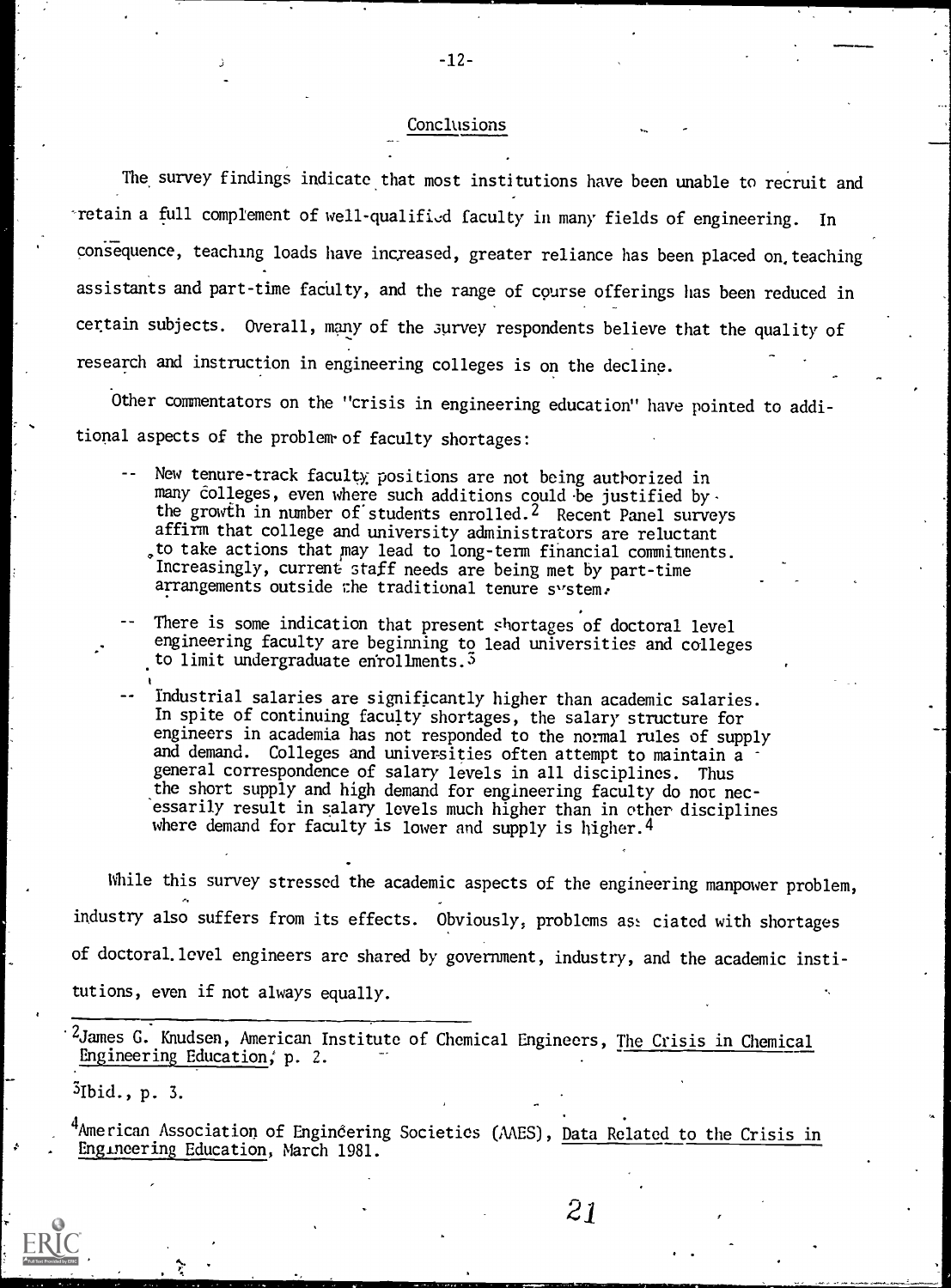#### Detailed Report Tables

#### Table 1

### Engineering Fields Number of Positions Positions Unfilled at Beginning  $\Delta v$ g. Per  $\sim$   $\frac{6f}{1980}$  Fall Term Beginning of 1979 Fall Term Positions Unfilled Since<br>Beginning of 1979 Fall Term Avg. Per of 1980 Fall Term Beginning of 1979 Fall Term Total Dept. N & of total: Aeronautical and  $\frac{1}{2}$  astronautical 649 15 astronautical 649 15 26 4.0 10 1.5 Chemical 1,382 11 136 9,8 53 3.8 Civil 2,907 15 276 9.5 124 4.3 Computer science and<br>
computer engineering 914 computer engineering .  $\frac{16.0}{16.0}$  .  $\frac{16.0}{16.0}$  .  $\frac{16.0}{16.0}$  . The set of the set of the set of the set of the set of the set of the set of the set of the set of the set of the set of the set of the set of the set of the set of  $75$  8.2 Electrical 3,570 16 ,333 9.3 168 4.7 Industrial 1,007 10 ,135 13.4 54 5.4 5.4 5.4  $\sim$ Mechanical · 3,121 15 275 S.8 135 4.3 Other engineering fields 2,658 20 , 2S7 9.7 101 3.8 Total positions 16,208 14 1,583 9.8 720 4.4

Permanent-Full-time Engineering Faculty Positions, Fall 1980: All Institutions (1=244)

\*Included in this survey were only institutions with at least one engineering program accredited by the Engineers' Council-for Professional Development, 1979.  $\mathcal{E}_{\mathcal{A}}$  ,  $\mathcal{E}_{\mathcal{A}}$ رو.

Note: On this and subsequent tables, totals may not add exactly because of weighting and rounding.

| ×, |
|----|
|    |

Table 2

|                                              | Total Number |        | Positions Unfilled at Beginning<br>of 1980 Fall Term |         | Positions Unfilled Since<br>Beginning of 1979 Fall Term |
|----------------------------------------------|--------------|--------|------------------------------------------------------|---------|---------------------------------------------------------|
| Engineering Fields                           | of Positions | N      | <b>S</b> of total                                    |         | f of total                                              |
| Aeronautical and<br>astronautical            | 384          | 16     | 4.2                                                  | 5       | 1.3                                                     |
| Chemical                                     | 680          | 51     | 7.5                                                  | $^{23}$ | 3.4                                                     |
| Civil                                        | 1,279        | 93     | 7.3                                                  | 39      | 3.0                                                     |
| Computer science and<br>computer engineering | 369          | 51     | 13.8                                                 | 31.     | 8.4                                                     |
| Electrical                                   | 1,443        | 116    | 8.0                                                  | 55      | 3.8                                                     |
| Industrial                                   | 433          | .39    | 9.0                                                  | 9       | 2.1                                                     |
| Mechanical                                   | 1,170        | 93     | 7.9                                                  | 50      | 4.3                                                     |
| Other engineering<br>fields                  | 1,600        | 119    | 7.4                                                  | 53      | 3.3                                                     |
| Total positions                              | $7,356$ .    | $-578$ | 7.9                                                  | 264     | 3.6                                                     |

\*In level of engineering R & D expenditures, FY79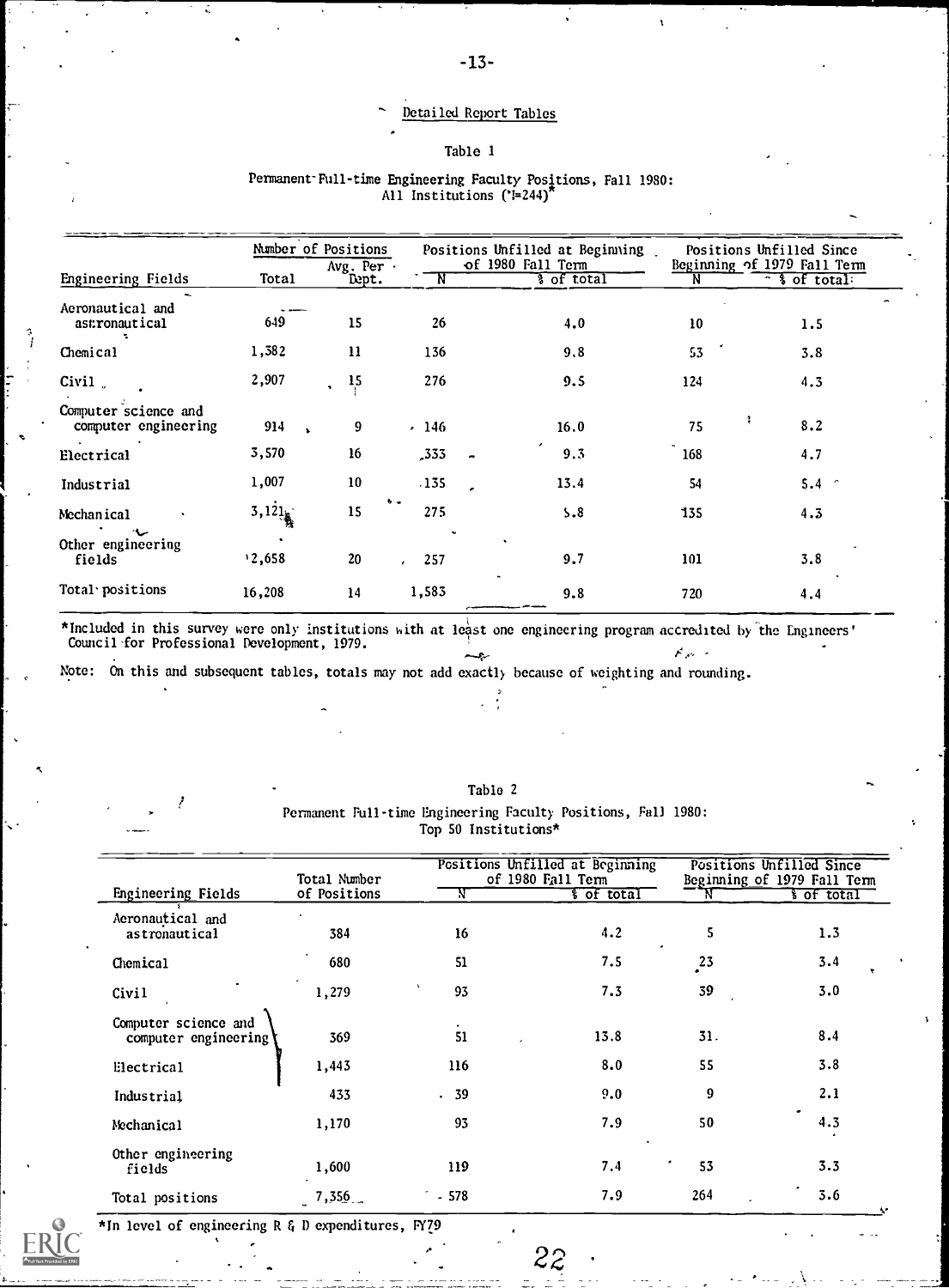#### Table 3

| Engineering Fields                           | Total  | Number of Positions<br>Avg. Per |                   | Positions Unfilled at Beginning<br>of 1980 Fall Term |                | Positions Unfilled Since<br>Beginning of 1979 Fall Term |
|----------------------------------------------|--------|---------------------------------|-------------------|------------------------------------------------------|----------------|---------------------------------------------------------|
|                                              |        | Dept.                           | N                 | t total                                              | N              | of total                                                |
| Aeronautical and<br>astronautical            | 502    | 16                              | 22                | 4.4                                                  | 7              | 1.4                                                     |
| Chemical                                     | 1,008  | 11                              |                   | 9.9                                                  | 3 <sub>2</sub> | 3.7                                                     |
| Civil                                        | 2,219  | 18                              | $\frac{100}{211}$ | 9.5                                                  | 83             | 3.7                                                     |
| Computer science and<br>computer engineering | 679    | 10                              | 115               | 16.9                                                 | 58             | 8.5                                                     |
| Electrical                                   | 2,480  | 19                              | $\frac{1}{2}$ 255 | 10.3                                                 | 131            | 5.3<br>$\cdot$                                          |
| Industrial                                   | 790    | 11                              | 109               | 13.8                                                 | 41             | 5.2                                                     |
| Mechanical                                   | 2,209  | 17                              | 226               | 10.2                                                 | 105            | 4,8                                                     |
| Other engineering<br>fields                  | 2,028  | 20                              | 213               | 10.5                                                 | 80             | 3.9                                                     |
| Total positions                              | 11,915 | 16                              | 1,251             | 10.5                                                 | 542            | 4.5                                                     |

#### Permanent Full-time Engineering Faculty-Positions, Fall 1980: Public Institutions (N=151)

## Table 4 Permanent Full-time Engineering Faculty Positions. Fall 1980: Private Institutions (N=93)

|                                              |       | Number of Positions<br>Avg. Per |            | Positions Unfilled at Beginning<br>of 1980 Fall Term |              | Positions Unfilled Since                |
|----------------------------------------------|-------|---------------------------------|------------|------------------------------------------------------|--------------|-----------------------------------------|
| Engineering Fields                           | Total | Dept.                           | 'N         | t of total                                           |              | Beginning of 1979 Fall Term<br>of total |
| Aeronautical and<br>astronautical            | 147   | 15                              | 5          | 3.4                                                  | $\mathbf{z}$ | 1.4                                     |
| Chemical                                     | 374   | 11                              | 35         | 9.4                                                  | - 15<br>15   | 4.0                                     |
| Civil                                        | 688   | 10                              | 65         | 9.4                                                  | 41           | 6.0                                     |
| Computer science and<br>computer engineering | 234   | $\overline{\mathbf{z}}$         | $\dot{3}1$ | 13.2                                                 | 18           | 7.7                                     |
| Electrical                                   | 1,090 | 13                              | 77         | 7.1                                                  | 37           | 3.4                                     |
| Industrial                                   | 217   | 7                               | 25         | 11.5                                                 | 13<br>- 8    | 6.0                                     |
| Mechanical                                   | 912   | 12                              | 48         | 5.3                                                  | 31           | 3.4                                     |
| Other engineering<br>fields                  | 629   | 21<br>$\hat{\phantom{a}}$       | 44         | 7.0                                                  | 21           | 3.3                                     |
| Total positions                              | 4,291 | $\omega_{\rm{max}}$<br>12       | 330        | 7.7                                                  | 178          | 4.1                                     |



23

 $\mathbf{Q}$ 

Ą.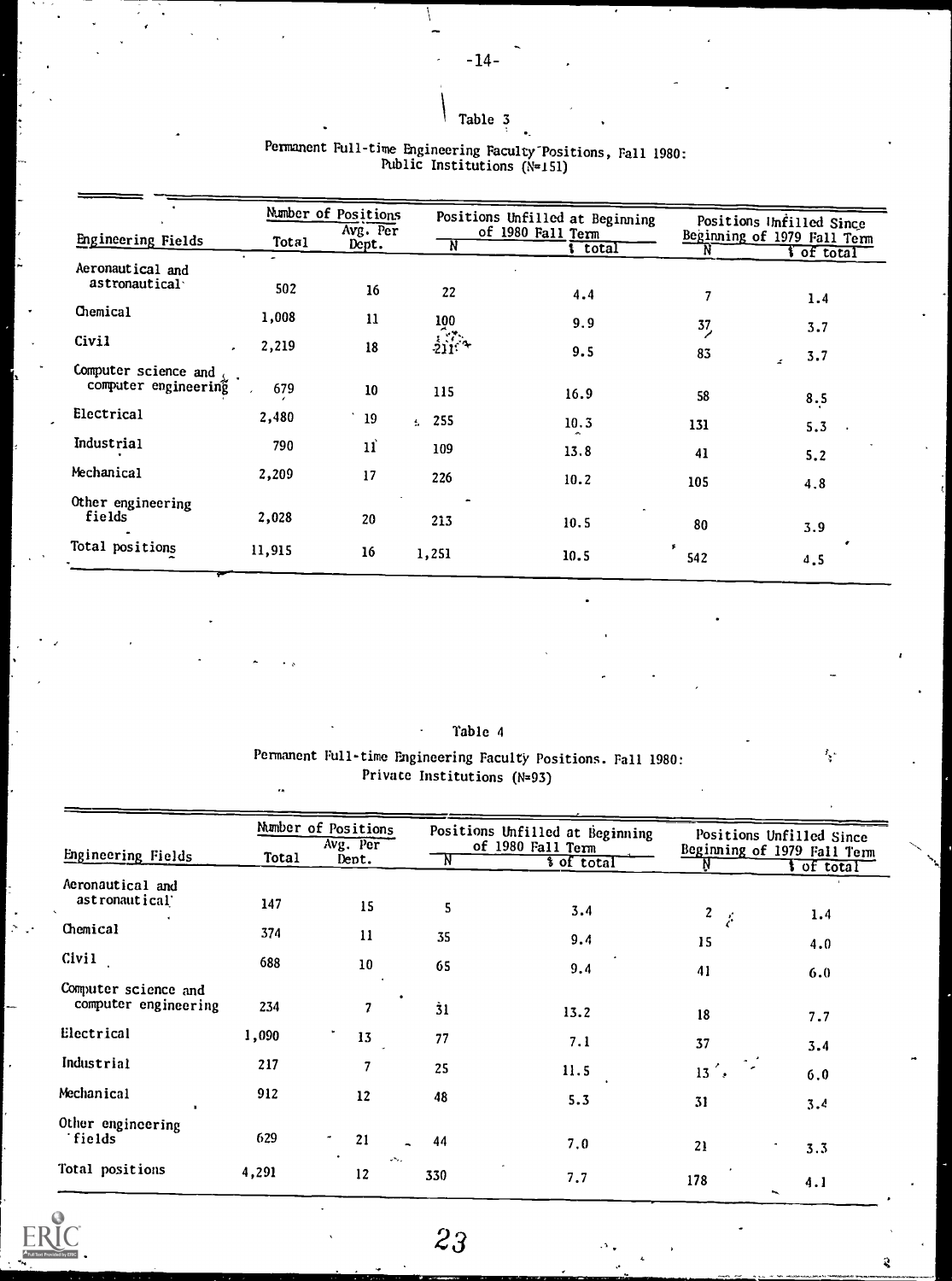**r** and the state

#### Table 5

|                             |       | Number of Positions<br>Avg. Per |     | Positions Unfilled at Beginning<br>of 1980 Fall Term |               | Positions Unfilled Since<br>Beginning of 1979 Fall Term |
|-----------------------------|-------|---------------------------------|-----|------------------------------------------------------|---------------|---------------------------------------------------------|
| <b>Engineering Fields</b>   | Total | Dept.                           | N   | <b>s</b> of total                                    |               | of total                                                |
| Aeronautical and            |       |                                 |     |                                                      |               |                                                         |
| ast ronaut i'cal            | 367   | 15                              | 20  | 5.4                                                  |               | 1.9                                                     |
| Chemical                    | 854   | 13                              | 74  | 8.7                                                  | 37            | 4.3                                                     |
| Civil<br>للأقيع             | 1,718 | 22                              | 131 | 7.6                                                  | 59            | 3.4                                                     |
| Computer science and        |       |                                 |     |                                                      |               |                                                         |
| computer engineering        | 436   | 12                              | 68  | 15.6                                                 | 44            | 10.1                                                    |
| Electrical                  | 1,778 | 23                              | 160 | 9.0                                                  | 84            | 4.7                                                     |
| Industrial                  | 593   | 14                              | 68  | 11.5                                                 | 24            | $^{4.0}$                                                |
| Mechanical                  | 1,642 | 21                              | 142 | 8.6                                                  | $\mathcal{L}$ | 4.3                                                     |
| Other engineering<br>fields | 1,611 | 25                              | 153 | 9.4                                                  | 70            | 4.3                                                     |
| Total positions             | 8,999 | 20                              | 817 | 9.1                                                  | 396           | 4,4                                                     |

## Permanent Full-time Engineering Faculty Positions, Fall 1980: Public Universities (N.86)

#### Table 6

## Permanent Full-time Engineering Faculty Positions, Fall, 1980: Private Universities (N=45)

|                                                |         | Number of Positions<br>Avg. Per |                                   | Positions Unfilled at Beginning<br>of 1980 Fall Term |     | Positions Unfilled Since<br>Beginning of 1979 Fall Term |
|------------------------------------------------|---------|---------------------------------|-----------------------------------|------------------------------------------------------|-----|---------------------------------------------------------|
| Engineering Fields                             | Total \ | Dept.                           | N                                 | of total                                             |     | of total                                                |
| Aeronautical <sup>3</sup> and<br>astronautical | 147     | 15                              | $\mathcal{L}_{\text{max}}$ .<br>5 | 3.4                                                  | 2   | 1.4                                                     |
| Chemical                                       | 338     | 11                              | 35                                | $\bullet$<br>10.4                                    | 15  | 4,4                                                     |
| Civil                                          | 522     | 15                              | 43                                | 8.2                                                  | 27  | 5.2                                                     |
| Computer science and<br>computer engineering   | 214     | 10                              | 31                                | 14.5                                                 | 18  | سمعد<br>8.4                                             |
| Electrical                                     | 769     | 20                              | 66                                | 8.6                                                  | 30  | 3.9                                                     |
| Industrial                                     | 134     | 9                               | 12                                | 9.0                                                  | 7   | 5.2                                                     |
| Mechanical                                     | 587     | 16                              | 41                                | $\hat{7}$ .0                                         | 24  | 4.1                                                     |
| Other engineering<br>fields                    | 629     | 21                              | 44                                | 7.0                                                  | 21  | $-3.3$                                                  |
| Total positions                                | 3,341   | 15                              | 278                               | 8.3                                                  | 144 | 4.3                                                     |

Ń,

24

ž.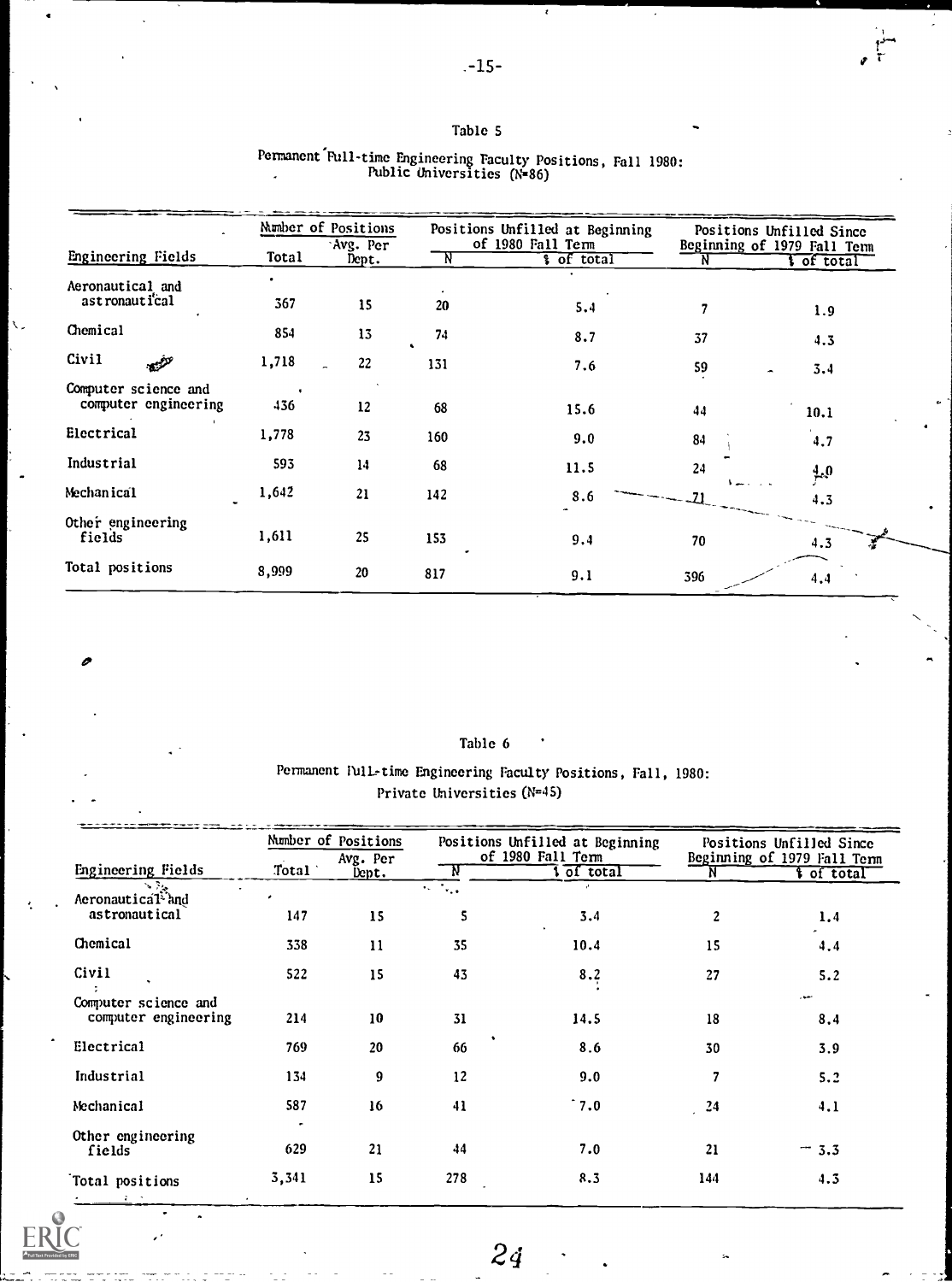## Table 7

|                                              |       | Number of Positions<br>Avg. Per |                | Positions Unfilled at Beginning<br>of 1980 Fall Term |                       | Positions Unfilled Since                         |
|----------------------------------------------|-------|---------------------------------|----------------|------------------------------------------------------|-----------------------|--------------------------------------------------|
| <b>Engineering Fields</b>                    | Total | Dept.                           | $\overline{N}$ | <b>s</b> of total                                    |                       | Beginning of 1979 Fall Term<br><b>T</b> of total |
| Aeronautical and<br>astronautical            | 135   | ∕<br>$\cdot$ 20 <sup>a</sup>    | $\overline{c}$ | 1.5                                                  | $\bf{0}$              | $\mathbf{0}$                                     |
| Chemical                                     | 154   | 5                               | 26             | 16.9                                                 | 0                     | 0                                                |
| Civil                                        | 501   | 10                              | 80             | 16.0                                                 | 24                    | 4.8<br>$\bullet$                                 |
| Computer science and<br>computer engineering | 243   | 8                               | 47             | 19.3.                                                | 14                    | 5.8                                              |
| Electrical                                   | 702   | 13                              | 95             | 13.5<br>$\bullet$                                    | 47.                   | 6.7                                              |
| Industrial                                   | 197   | 6                               | 41<br>$\,$     | 20.8                                                 | 17                    | 8.6                                              |
| Mechanical.                                  | 567   | 11                              | 84             | $\cdot$ 14.8                                         | $\overrightarrow{34}$ | $\cdot$<br>6.0                                   |
| Other engineering<br>·fields<br>$\sim$       | 417   | 10                              | 60             | 14.4                                                 | 10                    | 2.4                                              |
| Total positions                              | 2,916 | 10                              | 434            | 14.9                                                 | 146                   | 5.0                                              |

#### Permanent Full-time Engineering Faculty Positions, Fall 1980: Public Four-Year Colleges (N.65)

aDistorted somewhat due to the inclusion of faculty from a U.S. Service School.

. .

#### Table 8

#### Pcmancot Full-time Engineering Faculty Positions, Fall, 1980: Private Four-Year Colleges (N=48)

|                                              |          | Number of Positions<br>Avg. Per |                 | Positions Unfilled at Beginning<br>of 1980 Fall Term |    | Positions Unfilled Since<br>Beginning of 1979 Fall Term |
|----------------------------------------------|----------|---------------------------------|-----------------|------------------------------------------------------|----|---------------------------------------------------------|
| <b>Engineering Fields</b>                    | Total    | Dept.                           | N               | <b>S</b> of total                                    |    | t of total                                              |
| Aeronautical and<br>astronautical            | 0        | $\mathbf{0}$                    | $\bf{0}$        | $\mathbf{0}$                                         | 0  | $\theta$                                                |
| Chemical                                     | 36       |                                 | 0               | $\Omega$                                             | 0  | n                                                       |
| Civil                                        | 166      | 5.                              | 22 <sup>2</sup> | 13.3                                                 | 14 | 8.4                                                     |
| Computer science and<br>computer engineering | 20       | $\overline{2}$                  | $\bf{0}$        | $\Omega$                                             | 0  | $\mathbf{0}$                                            |
| <b>Electrical</b>                            | 321      |                                 | $\mathbf{u}$    | 3.4                                                  |    | 2.2                                                     |
| ۰.<br>Industrial                             | 83       | 6                               | 13              | 15.7                                                 | 6  | 7.2                                                     |
| Mechanical                                   | 325      | 8                               |                 | 2.2                                                  |    | 2.2                                                     |
| Other engineering<br>fields                  | $\bf{0}$ | $\bf{0}$                        | $\bf{0}$        | 0                                                    | 0  | $\bf{0}$                                                |
| Total positions                              | $-951$   | 6                               | 53              | 5.6                                                  | 34 | 3.6                                                     |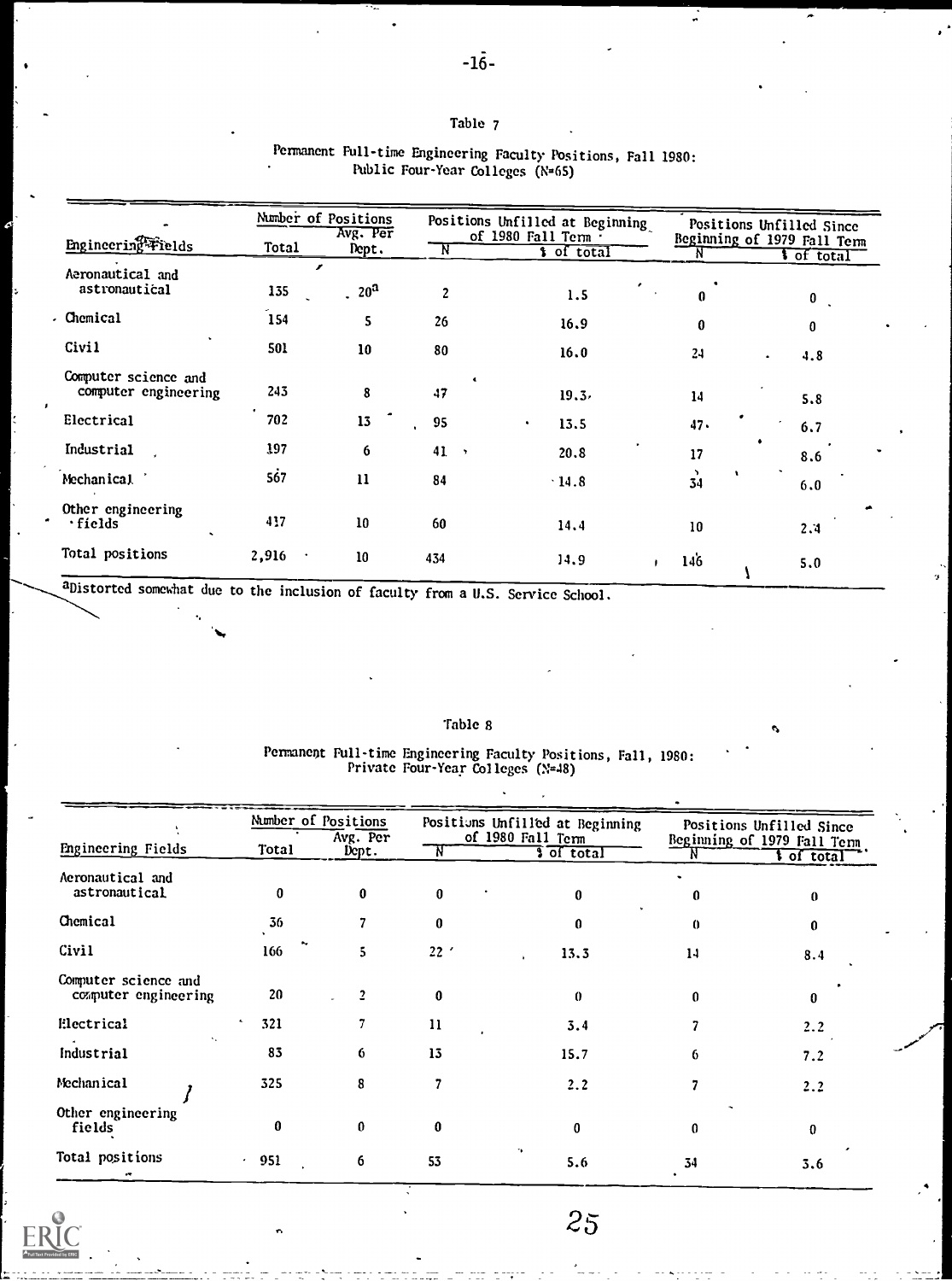#### Table 9

 $\bullet$ 

Perceived,Change Within the Past Five Years in the Ability to Recruit or Retain Permanent ,Pull-time Engineering Facblty

|                                                                                                                           |                           | Percentage of Institutions Reporting Change- |                          |                     |                     |                          |                       |  |  |
|---------------------------------------------------------------------------------------------------------------------------|---------------------------|----------------------------------------------|--------------------------|---------------------|---------------------|--------------------------|-----------------------|--|--|
|                                                                                                                           | Total                     |                                              | Public                   |                     |                     | Private                  |                       |  |  |
| Change                                                                                                                    | Institutions<br>$(N=244)$ | Total<br>$(N=151)$                           | Universities<br>$(N=86)$ | Four-Year<br>(N=65) | Total<br>$(N = 93)$ | Universities<br>$(N=45)$ | Four-Year<br>$(N=48)$ |  |  |
| There has been a substantial increase in<br>our ability to recruit or retain full-<br>time engineering faculty.           | 3,7                       | 5.3                                          | 2.4                      | 9.1                 | O.                  | 0                        | 0                     |  |  |
| There has been a slight or moderate<br>increase in our ability to recruit<br>full-time engineering faculty.               | 3.3                       | 3.3                                          | 1.2                      | 6.1                 | 3.3                 | 6.7                      | 0                     |  |  |
| There has been no change in our ability<br>to recruit or retain full-time engineering<br>faculty.                         | 4.9                       | $\cdot$ 7                                    | 1.2                      | $\boldsymbol{0}$    | 12.0                | 15.6                     | 8.5                   |  |  |
| There has been a slight or moderate de-<br>crease in our ability to recruit or re-<br>tain full-time engineering faculty. | 37.3                      | 27.2                                         | 28.2                     | 25.8                | 55.4                | 57.8                     | $53.2 -$              |  |  |
| There has been a substantial decrease<br>in our ability to retain full-time                                               |                           |                                              |                          |                     |                     |                          |                       |  |  |
| engingering faculty.                                                                                                      | ັ* 50∵8                   | 63.5                                         | 67.0                     | 59.0                | 29.3                | 20.0                     | 38.3                  |  |  |
| Total                                                                                                                     | 100.0                     | 100.0                                        | 100.0                    | 100.0               | 100.0               | 100.0                    | 100.0                 |  |  |

Table 19

Effects Upon Engineering Colleges of the Difficulty in Recruiting or Retaining Faculty

|                                                                                                                     |              |           | Percentage of Institutions Reporting Effect |           |         |                     |           |  |
|---------------------------------------------------------------------------------------------------------------------|--------------|-----------|---------------------------------------------|-----------|---------|---------------------|-----------|--|
|                                                                                                                     | $\lambda$ 11 |           | Public                                      |           |         | Privato             |           |  |
| <b>Effects</b>                                                                                                      | Institutions | Total     | Universities                                | Four-Year | Total   | <b>Universities</b> | Four-Year |  |
| Number of institutions that<br>reported decreased ability<br>to recruit or retain full-<br>time engineering faculty | 215          | 137       | 81 <sub>1</sub>                             | 56        | 78      | 35.                 | *43,      |  |
| There has been a reduction in<br>faculty research.                                                                  | 34.8         | 36.7      | 38.5                                        | . 34.0    | 29.6    | .25.0               | 33.3      |  |
| There has been an increase in<br>teaching loads.                                                                    | 80.3         | 80.5      | 85.9                                        | 72.0      | 78.9    | 53.1                | 100.0     |  |
| There is greater reliance on<br>graduate teaching assistants<br>or part-time faculty.                               | , 65.7       | ۰<br>77.3 | 80.8                                        | 72.0      | $-42.3$ | 62, 5,              | 25.6      |  |
| We have been unable to offer<br>courses in certain subjects.                                                        | 53.5         | 54.7      | 53.8                                        | 6.0<br>٠  | 50.7    | 37.5                | 61.5      |  |
| Other                                                                                                               | 21.2         | 18.0      | 16.7                                        | 20.0      | 23.9    | 9.4                 | 35.9      |  |
| There has been no significant<br>effect as yet.                                                                     | 8.1          | $6.2 -$   | 3.8                                         | 10.0      | 9.9     | 9.4                 | ٠<br>10.3 |  |



 $26 \,$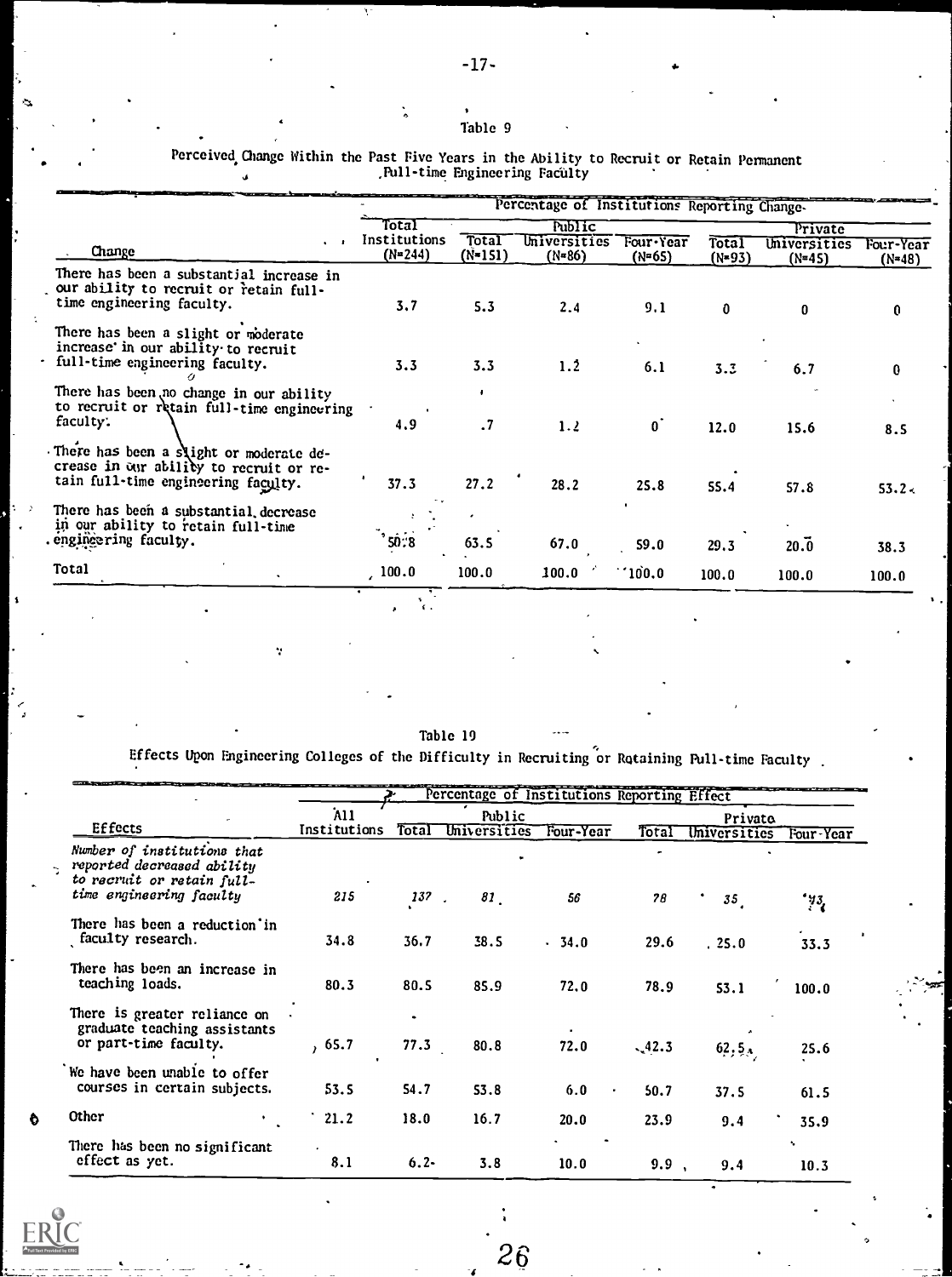Op

 $|\gamma$ 

rri i s

#### Table 11

Extent of Decrease in Quality of Research and Instruction in Engineering Colleges Resulting from Difficulty in Recruiting or Retaining Full-time Faculty

|                                                                                         |                  |       | Percentage of Institutions Rating Quality |           |         |              |           |
|-----------------------------------------------------------------------------------------|------------------|-------|-------------------------------------------|-----------|---------|--------------|-----------|
| Extent of Decrease                                                                      | AII              |       | Public                                    |           |         | Private      |           |
| in Quality                                                                              | Institutions     | Total | Universities                              | Four-Year | . Total | Universities | Four Year |
| Number of institutions that<br>reported decreased ability<br>to recruit or retain full- |                  |       |                                           |           |         |              |           |
| time engineering faculty                                                                | 215              | 137   | 81                                        | 56        | 78      | - 35         | $43 -$    |
| Research                                                                                |                  |       |                                           |           |         |              |           |
| No decrease                                                                             | 24.5             | 24.1  | 29.3                                      | 15.7      | 26.3    | 45.5         | 0         |
| - Yes, to a slight degree                                                               | 40.1             | 35.3  | 32.9                                      | 39.2      | 52.6    | 30.3         | 83.3      |
| Yes, to a moderate degree                                                               | 29.2             | 33.1  | 31.7                                      | 35.3      | 19.3    | 21.2         | 16.7      |
| Yes, to a great degree                                                                  | 6.2              | 7.5   | 6.1                                       | 9.8       | 1.8     | 3.0          | 0         |
| Total                                                                                   | 100.0            | 100.0 | 100.0                                     | 100.0     | 100.0   | 100.0        | 100.0     |
| Instruction                                                                             |                  |       |                                           |           |         |              |           |
| No decrease                                                                             | $-18.4$          | 17.0  | 15.9                                      | 18.9      | 20.8    | 17.6         | 23.3      |
| Yes, to a slight degree                                                                 | 40.6             | 33.3  | 34.1                                      | 32.1      | 55.8    | 61.8         | 51.2      |
| Yes, to a moderate degree                                                               | 31.1             | 36.3  | 40.2                                      | $30.1 -$  | 20.8    | $-14.7$      | 25,5      |
| Yes, to a great degree                                                                  | 9.9              | 13.3  | 9.8                                       | 18.9      | 2.6     | 5.9          | n         |
| Total                                                                                   | $7\,$ 100.0 $\,$ | 100.0 | 100.0                                     | 100.0     | 100.0   | 100.0        | 100.0     |
|                                                                                         |                  |       |                                           |           |         |              |           |
|                                                                                         |                  |       |                                           |           |         |              |           |

Table 12

Full-time Junior Engineering Faculty Who Did Not Receive Their Baccalaureates iwthe United States

| Institutional Category     | Total<br>Junior Faculty | Percentage with Baccalaureate<br>Outside the U.S. | ۰,                              |
|----------------------------|-------------------------|---------------------------------------------------|---------------------------------|
| Total                      | 3,397                   | 23.7                                              |                                 |
| Top 50 institutions*       | 1,400                   | 22.1                                              | $\mathbf{v}_{\mathbf{x}'}$<br>٠ |
| Public institutions        | 2,416                   | 25.0<br>٠                                         | $\rightarrow$<br>$\lambda$      |
| Private institutions       | 981                     | 20.5                                              | ٠                               |
| Public universities        | 1,768                   | 22.3                                              |                                 |
| Private universities       | 683                     | 19.2                                              |                                 |
| Public four-year colleges  | 648                     | 32.4                                              |                                 |
| Private four-year colleges | 298                     | 23.5                                              |                                 |

\*In level of engineering R & D expenditures, FY79



2 7

 $\left\{ \begin{array}{c} \epsilon \\ \epsilon \\ \epsilon \end{array} \right\}$ 

 $-$ 

 $\frac{1}{2}$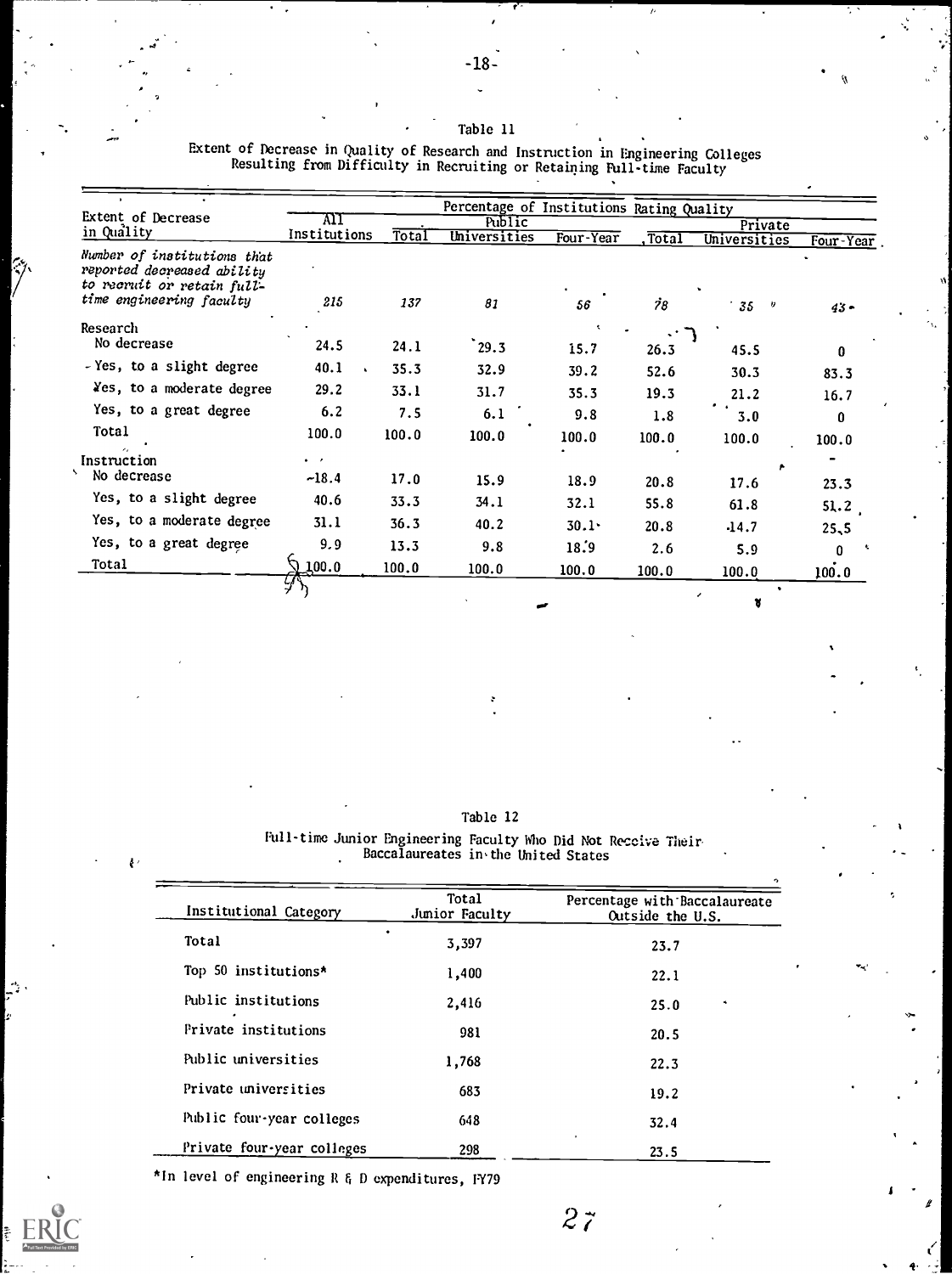|                                              | . Total      |           |         | Public       |            |           | Private      |           |
|----------------------------------------------|--------------|-----------|---------|--------------|------------|-----------|--------------|-----------|
| Engineering Fields                           | Institutions | Top $50*$ | Total   | Universities | Four Year  | Total     | Universities | Four-Year |
| Aeronautical and astronautical               | 3.0          | 2.1       | 1.4     | 1.8          | 0          | 7.7       | 11.6         |           |
| Chemical                                     | 8.1          | 9.8       | 9.5     | 8.9          | 11.9<br>س  | 3.9 سا    | 5.8          | 0         |
| Civil                                        | 15.4         | 15.4      | 17.1    | 17.3         | 16.41      | 10.6      | 5.8          | 20.0      |
| Computer science and<br>computer engineering | 10.8         | 9.7       | 11.9    | 11.9         | 11.9       | 7.7       | 11.6         | $\bf{0}$  |
| Electrical                                   | 22.4         | 23.1      | 21.2    | 19.0         | 28.4       | 26.0      | 17.4         | 42.9      |
| Industrial                                   | 6.0          | $-6.3$    | 5.1     | 6.2          | 1.5        | 8.6       | 2.9          | 20.0      |
| Mechanical                                   | 19.7         | 15.4      | 17.1    | 19.0         | 10.5       | 26.9      | 31.9         | 17.1      |
| Other engineering fields                     | 14.6         | 18.2      | 16.7    | 15.9         | *P<br>19.4 | 8.6       | 13.01        | 0         |
| Total faculty                                | 100.0        | 100.0     | 100.0   | 100.0        | 100.0      | 100.0     | 100.0        | 100.0     |
|                                              | $(N=397)$    | $(N=143)$ | (N=293) | (N=226)      | (እ=67)     | $(N=104)$ | $(N=69)$     | $(N=35)$  |

#### Table 13 Full-time Engineering Faculty Who Voluntarily Left Academia for Full-time Employment in Industry, .1979-80

\*In level of engineering and R & D expenditures, FY79

 $J$  and  $J$ 

 $\overline{\phantom{a}}$ 

#### Table 14

Perceived Change over the Past Five Years in the Degree of Competition with Industry in the Recruitment and Retention of Full-time Engineering Faculty

|                                    |                                    |                    | Percentage of Institutions Reporting Change |                     |                    |                                     |                       |
|------------------------------------|------------------------------------|--------------------|---------------------------------------------|---------------------|--------------------|-------------------------------------|-----------------------|
| Change in Degree<br>of Competition | Total<br>Institutions<br>$(N=244)$ | Total<br>$(N=151)$ | Public<br>Universities<br>$(N=86)$          | Four-Year<br>(N=65) | Total<br>$(N=9.5)$ | Private<br>Universities<br>$(N=45)$ | Four-Year<br>$(N=48)$ |
| Competition has<br>decreased.      | 0                                  | 0                  | 0                                           | 0                   | <sub>م</sub> ي     | 0                                   | 0                     |
| Competition has<br>not changed.    | 10.2                               | 7.9                | 4.7                                         | 12.1                | 12.9               | 17.8                                | 8.3.                  |
| Competition has<br>increased.      | 89.8                               | 92.1               | ٠<br>95.3<br>A                              | 87.9                | 87.1               | 82.2                                | 91.7                  |
| - Total                            | 100.0                              | 100.0              | 100.0                                       | 100.0               | 100.0              | 100.0                               | 100.0<br>$\sim$       |

 $\overline{I}$ 

Ž8

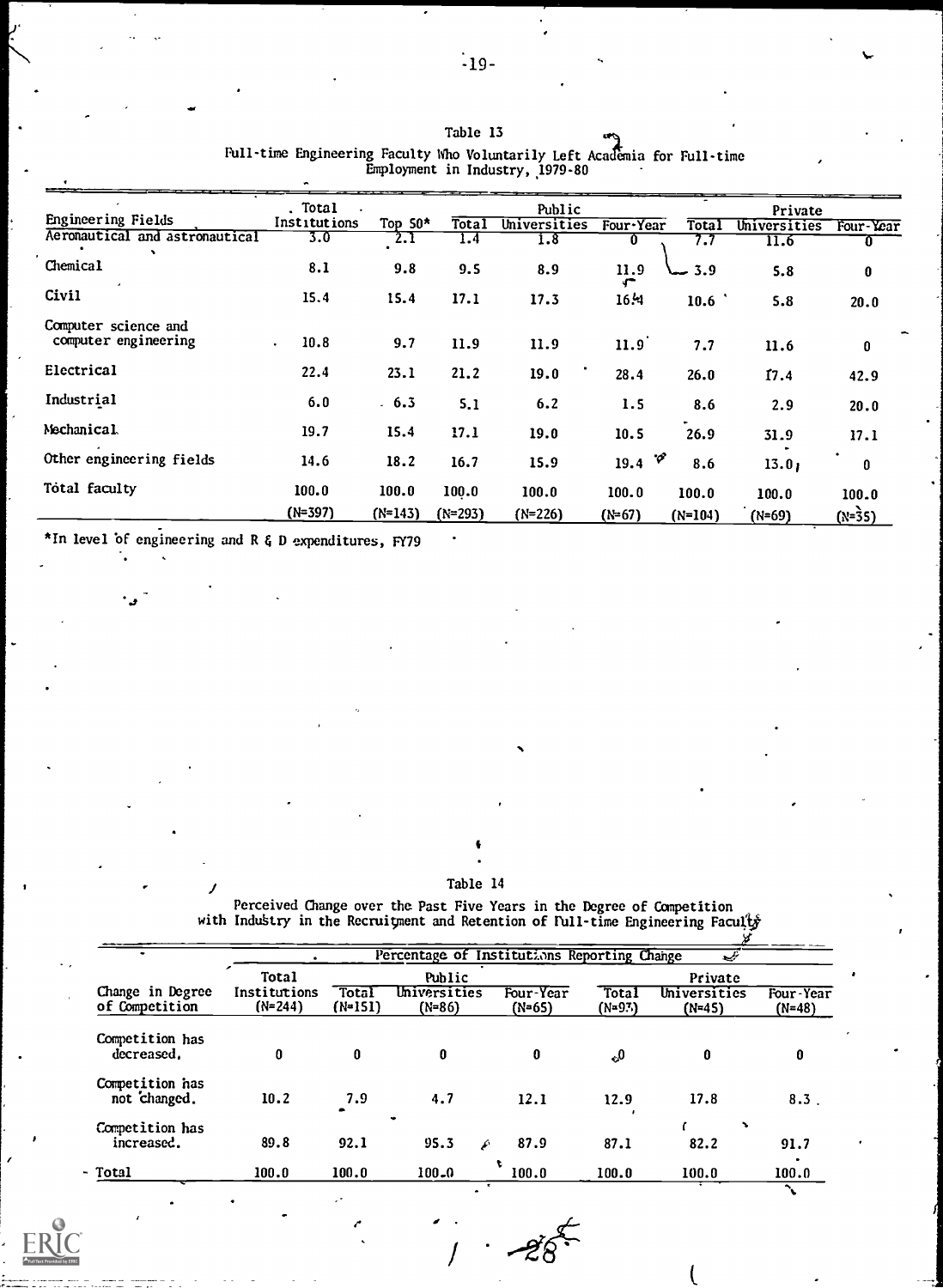## Table 15

Chief Reason for Increased Competition with Industry in the Recruitment<br>and Retention of Pull-time Engineering Faculty<br>-  $x^2$ 

 $\overline{z}$ 

|                                                                                                                   | Total        |       | <b>Public</b> |           |          | Private      |              |
|-------------------------------------------------------------------------------------------------------------------|--------------|-------|---------------|-----------|----------|--------------|--------------|
| Chief Reason                                                                                                      | Institutions | Total | Universities  | Four-Year | Total    | Universities | Four Year    |
| Number of institutions<br>that reported increased<br>competition with industry<br>Salaries and financial benefits | .219         | 139   | 81            | 58'       | 80       | 36           | 44           |
| in industry are perceived as<br>superior.                                                                         | :76.2<br>٠.  | 73.2  | 77.5          | 67.2      | 82.5     | 77.8         | 86.4         |
| Industry allows concentration<br>upon research free from the<br>demands of teaching.                              | .9           | 1.4.  | 1.3           | 1.7       | $\bf{0}$ | n            | <br>U.       |
| Industry is perceived to<br>offer better opportunities<br>for advancement and recog-<br>nition.                   | 4.6          | 3.6   | $3.7 -$       | 3.5       | 5,0      | 11.1         | 0            |
| Fewer new engineering<br>doctorates have graduated<br>in recent years than in<br>the past.                        | 15.1         | 17.4  | 13.8          | 22.4      | 11.3     | 8.3          | 13.6         |
| Other                                                                                                             | 3.2          | 4.4   | .3.7          | 5.2       | 1.2      | 2.8          | $\mathbf{0}$ |
| Total                                                                                                             | 100.0        | 100.0 | 100.0         | 100.0     | 100.0    | 100.0        | 100.0        |

 $\overline{\mathfrak{c}}$ 

 $\mathbb{R}^2$ 

مستنقد

 $-29$ 

t.

þ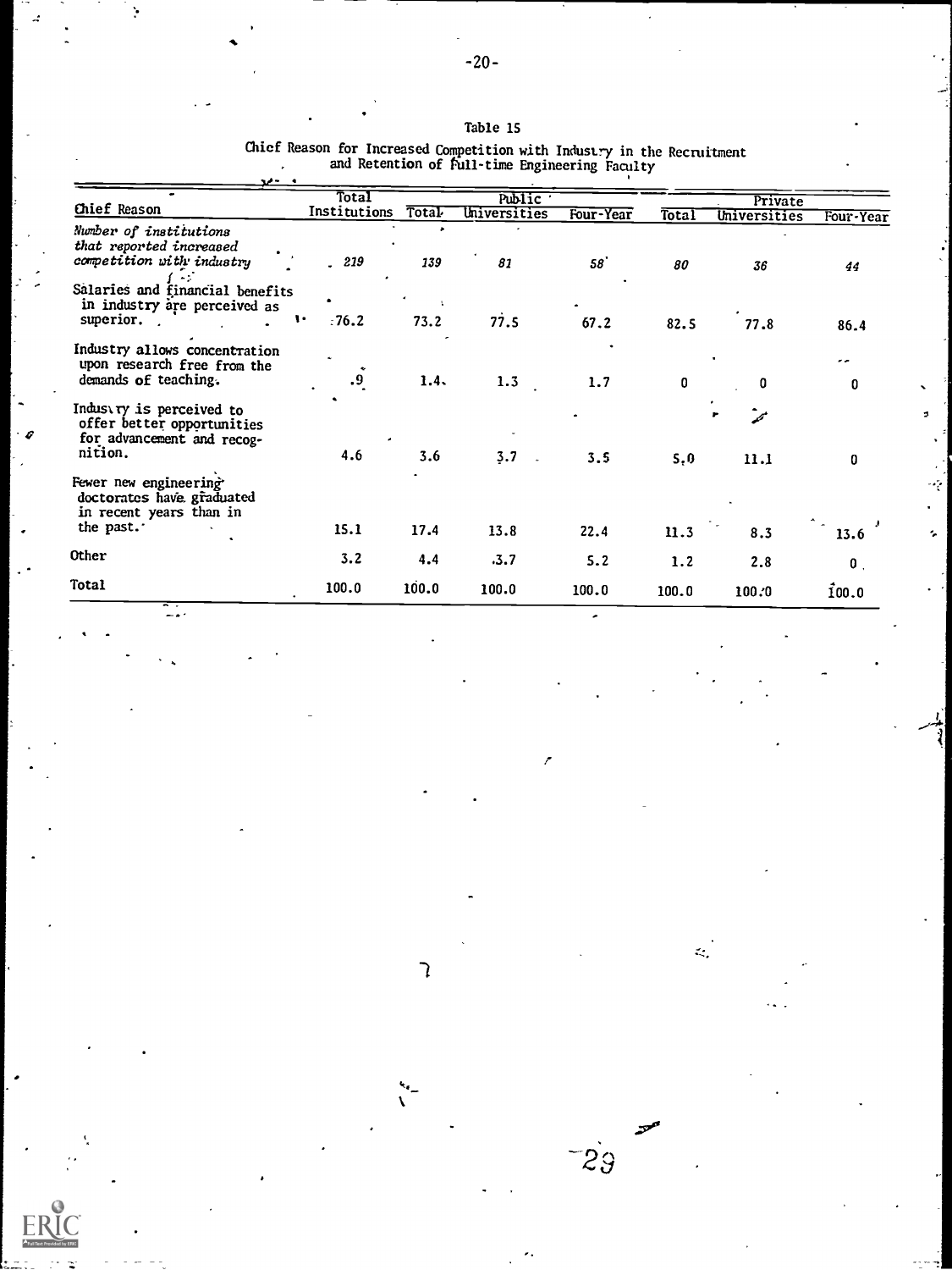#### APPENDIX A: Survey Instrument'

AMERICAN COUNCIL ON EDUCATION ONE DUPONT CIRCLE WASHINGTON, D. C. 20036

HIGHER EDUCATION PANEL

(202)  $\sqrt{2}$  (202)  $\sqrt{2}$  (202)  $\sqrt{2}$  (2010)  $\sqrt{2}$  (2010)  $\sqrt{2}$  (2010)  $\sqrt{2}$ 

## Dear Higher Education Panel Representative:

Enclosed is Higher Education Panel survey #52, "Recruitment and Retention of Full-Time Engineering Faculty, Fall 1980:" Sponsored by the National Science-Foundation, the survey seeks to determine the extent of competition for qualified engineering personnel and the impact of competition-upon an institution's ability to maintain its level of research and'instruction.

There is some anecdotal evidence that strong competition from industry is having an adverse effect on higher education's ability to recruit and retain engineering faculty, largely because of the employment advantages perceived to lie in industry. At present, there is insufficient information to enable the Foundation to determine whether or how this concern should be addressed. It is hoped that the findings' from this survey will fill part of that need.

The questionnaire should be completed by the dean of the college of engineering (or other organizational unit designated as engineering).

Please understand that responses from your institution will be held in strictest confidence. As with other surveys, the data you provide will be reported in summary fashion only and will not be identifiable with your institution. This survey is authorized by the National Science Foundation Act of 1950, as amended. Although you are not required to respond, your cooperation is needed to make the results comprehensive, reliable, and timely.

Please return the completed questionnaire to us by November 10, 1980. A prepaid envelope has been enclosed for your convenience. If you have any problems or questions, please do not hesitate to telephone us collect at 202-833-4757.

Thank you for your continued assistance.

Sincerely,

 $\mathcal{A}$  and  $\mathcal{A}$ 

(..1z(24e1

Frank<sub>2</sub>J. Atelsek Panel,-Director

30

-21-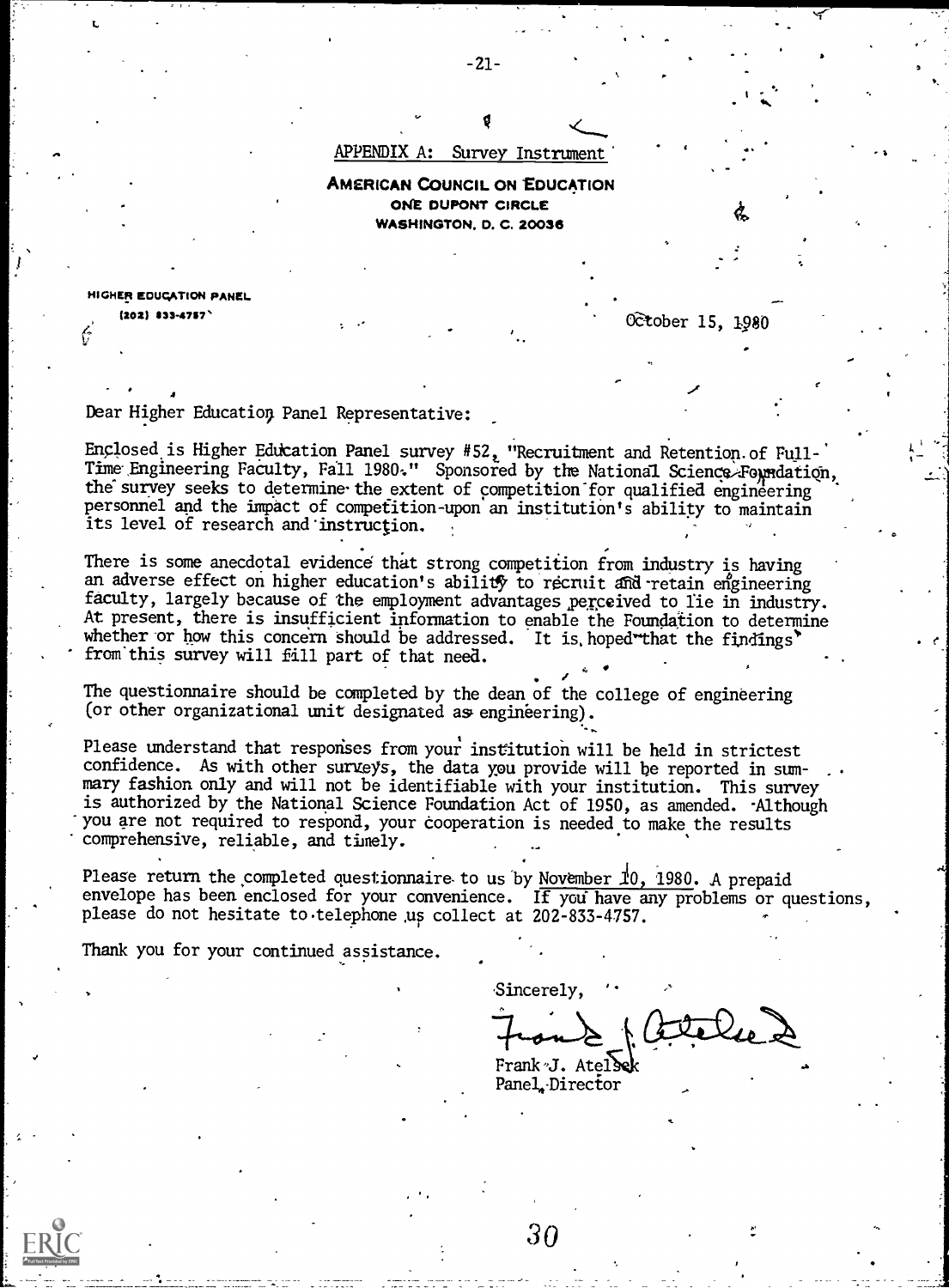## American Council on Education Higher Education Panel Survey No. 52:

## Recruitment' and Retention of Full-Time Engineering Faculty, Fall 1980

1. Please supply the following position information for the college of engineering as of fall 1980. (SEE INSTRUCTIONS ON THE OPPOSITE PAGE.)

|                                              | <b>Permanent Full-Time Faculty Positions</b>                                                                                                                                     |  |                                                                                                             |  |
|----------------------------------------------|----------------------------------------------------------------------------------------------------------------------------------------------------------------------------------|--|-------------------------------------------------------------------------------------------------------------|--|
| ٠.<br><b>Engineering Fields</b>              | Total number of<br>Number in A which were<br>·positions (filled<br>unfilled at the beginning<br>and<br>of the 1980 fall<br>unfilled)<br>term<br>$\mathbf{z}$<br>A<br>$B^{\circ}$ |  | Number in B.which have<br>been unfilled since the<br><i>r</i> beginning of the 1979.<br>fall term<br>٠<br>C |  |
|                                              |                                                                                                                                                                                  |  |                                                                                                             |  |
| Aeronautical and astronautical               |                                                                                                                                                                                  |  |                                                                                                             |  |
| Chemical                                     |                                                                                                                                                                                  |  | $\mathbf{z}$                                                                                                |  |
| Civil                                        |                                                                                                                                                                                  |  |                                                                                                             |  |
| Computer science and computer<br>engineering |                                                                                                                                                                                  |  |                                                                                                             |  |
| Electrical                                   |                                                                                                                                                                                  |  |                                                                                                             |  |
| Industrial                                   |                                                                                                                                                                                  |  |                                                                                                             |  |
| Mechanical                                   |                                                                                                                                                                                  |  |                                                                                                             |  |
| Other engineering fields                     |                                                                                                                                                                                  |  |                                                                                                             |  |
| <b>Total positions</b>                       |                                                                                                                                                                                  |  |                                                                                                             |  |
|                                              |                                                                                                                                                                                  |  |                                                                                                             |  |

#### Do not include engineering technology

- 2. Has there been any change within the past five years in the ability of your engineering college to recruit or retain permanent full-time faculty?
	- a. There has been -a substantial increase in our<br>ability to recruit or retain full-time engineering  $\begin{pmatrix} 1 \end{pmatrix}$ ability to recruit or retain full-time engineering  $( )$ <br>faculty. faculty.
- ) b. There has been a slight or moderate increase in' our ability to recruit or retain full-time engineering faculty.
- $T($  ) c. There has been no change in our ability to  $($  ) recruit or retain full-time engineering faculty.
- ) d. There has been a slight or moderate decrease' in our ability to recruit or retain full-time engineering faculty.
- () e. There has been a substantial decrease in our ability to recruit or retain full-time engineering faculty.

If you checked "a", "b", or "c", please skip question 3 and 4 and go straight to question 5.

3. How has the overall difficulty in recruiting. or retaining full-time faculty affected your engineering college?

#### CHECK ALL THAT APPLY.

- There has been a reduction in faculty research.
- There has been an increase in teaching loads.
- There is greater reliance on graduate teaching  $\left($  $\rightarrow$ assistants or part-time faculty.
- We have been unable to offer courses in certain  $( )$ subjects.
- Other (specify)  $\lambda$ 0
- There has been no significant effect as yet.

4. Do you believe that the quality of research and instruction in your engineering college has decreased because of the difficulty in recruiting or retaining full-time faculty?

#### CHECK ONE IN EACH COLUMN

|                           | `Research | Instruction |
|---------------------------|-----------|-------------|
| No                        |           |             |
| Yes, to a slight degree   |           |             |
| Yes, to a moderate degree |           | ٠,          |
| Yes, to a great degree    |           |             |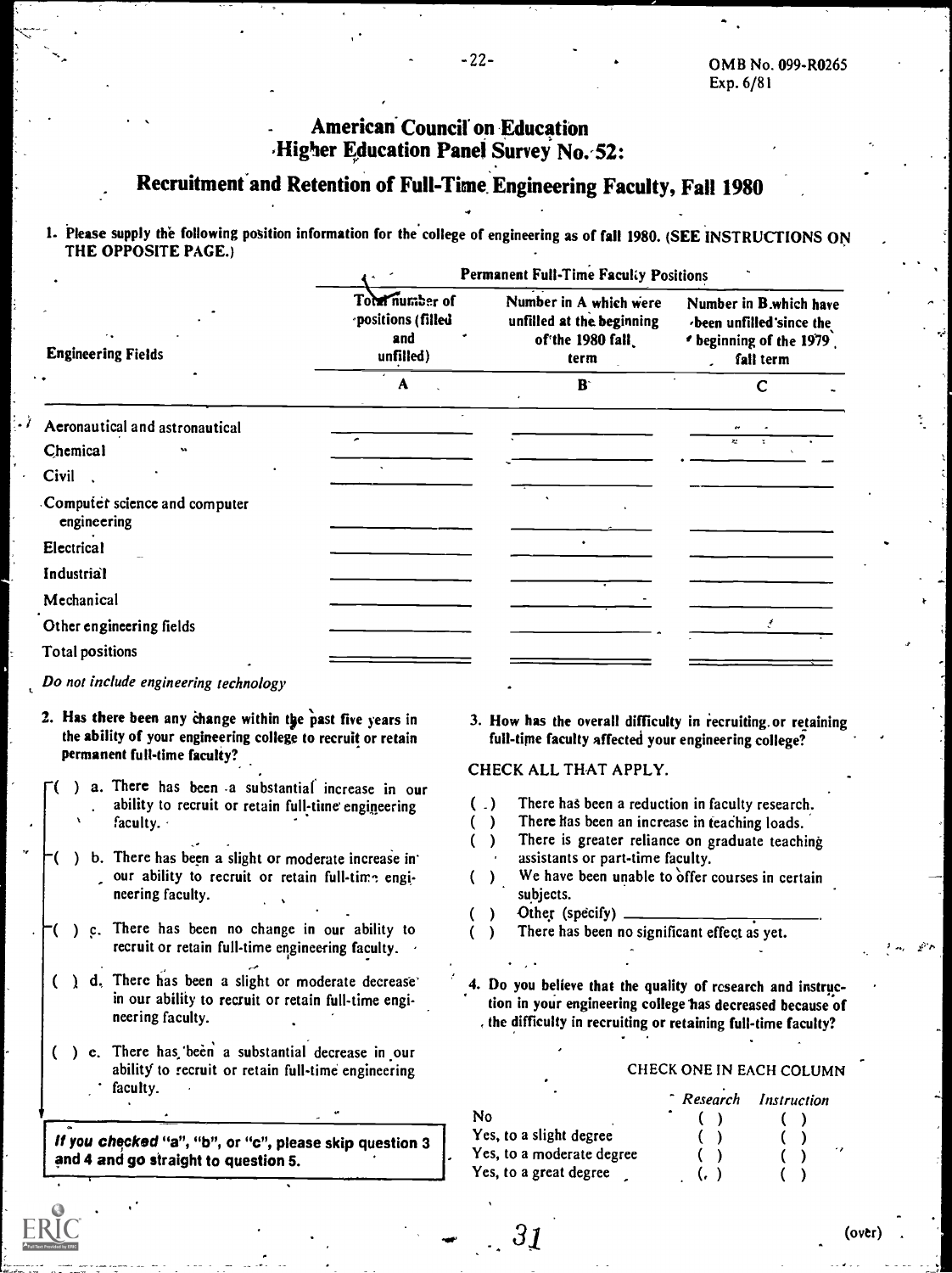5. Of the full-time junior faculty (instructors and assistant professors) in permanent positions in your engineering college, ho many did not receive their bachelor's degree in the United States?

-23-

total number of junior engineering faculty

number who received bachelor's degree outside the United States

6. Of the full-time faculty in permanent positions during the 1979-80 school year, how many voluntarily left your engineering college to work full-time in industry because of its perceived superior employment advantages?

| Engineering Fields                           | Faculty Who Voluntarily<br>Left for Industry |                                                                         |
|----------------------------------------------|----------------------------------------------|-------------------------------------------------------------------------|
| Aeronautical and astronautical               |                                              |                                                                         |
| . Chemical                                   |                                              | Do not count those who were denied                                      |
| Civil                                        |                                              | reappointment by your institution<br>for any reason, including failure  |
| Computer science and computer<br>engineering |                                              | to receive tenure. Also do not in-<br>clude those who left because they |
| Electrical                                   |                                              | anticipated failure to receive tenure.                                  |
| Industrial                                   |                                              |                                                                         |
| Mechanical                                   |                                              |                                                                         |
| Other engineering fields                     | 猕                                            |                                                                         |
| <b>Total faculty</b>                         |                                              |                                                                         |

7. Considering your college of engineering as a whole, how has the degree of competition WITH INDUSTRY changed over the past five years in the recruitment and retention of full-time faculty for permanent positions?

- $($ ) a. Competition with industry decreased.
- () b. Competition with industry has not changed.  $\rightarrow$
- ( ) c. Competition with industry has increased.

If you checked "a" or "b" stop here. Thankyou for your help.

8. What do you think is the chief reason for the increased competition with industry?

CHECK ONLY ONE.

- ( ) Salaries and financial benefits in industry are perceived as superior to those in your engineering college.
- ( ) Employment security in industry is perceived as better than that in your engineering college.
- ( ). Industry allows concentration upon research free from the demands of teaching.
- ( ) Industry is perceived to offer better opportunities for advancement and recognition.
- ( ) Industry is perceived to provide better laboratory equipment and facilities:
- ( ) Fewer new engineering doctorates have graduated in recent years than in the past.
- ( ) -Other (specify)

| Thank you for your assistance.<br>Please return this form by November10, 1980 to:<br>$\sim$ Higher Education Panel |   | Please keep a copy of this survey for your records.<br>Person completing form |
|--------------------------------------------------------------------------------------------------------------------|---|-------------------------------------------------------------------------------|
| American Council on Education<br>One Dupont Circle, N.W.<br>Washington, D.C. 20036                                 | ≁ | Name<br>Dept.<br>Phone                                                        |

-32

you have any questions or problems, please call the HEP staff collect at 202-833-4757.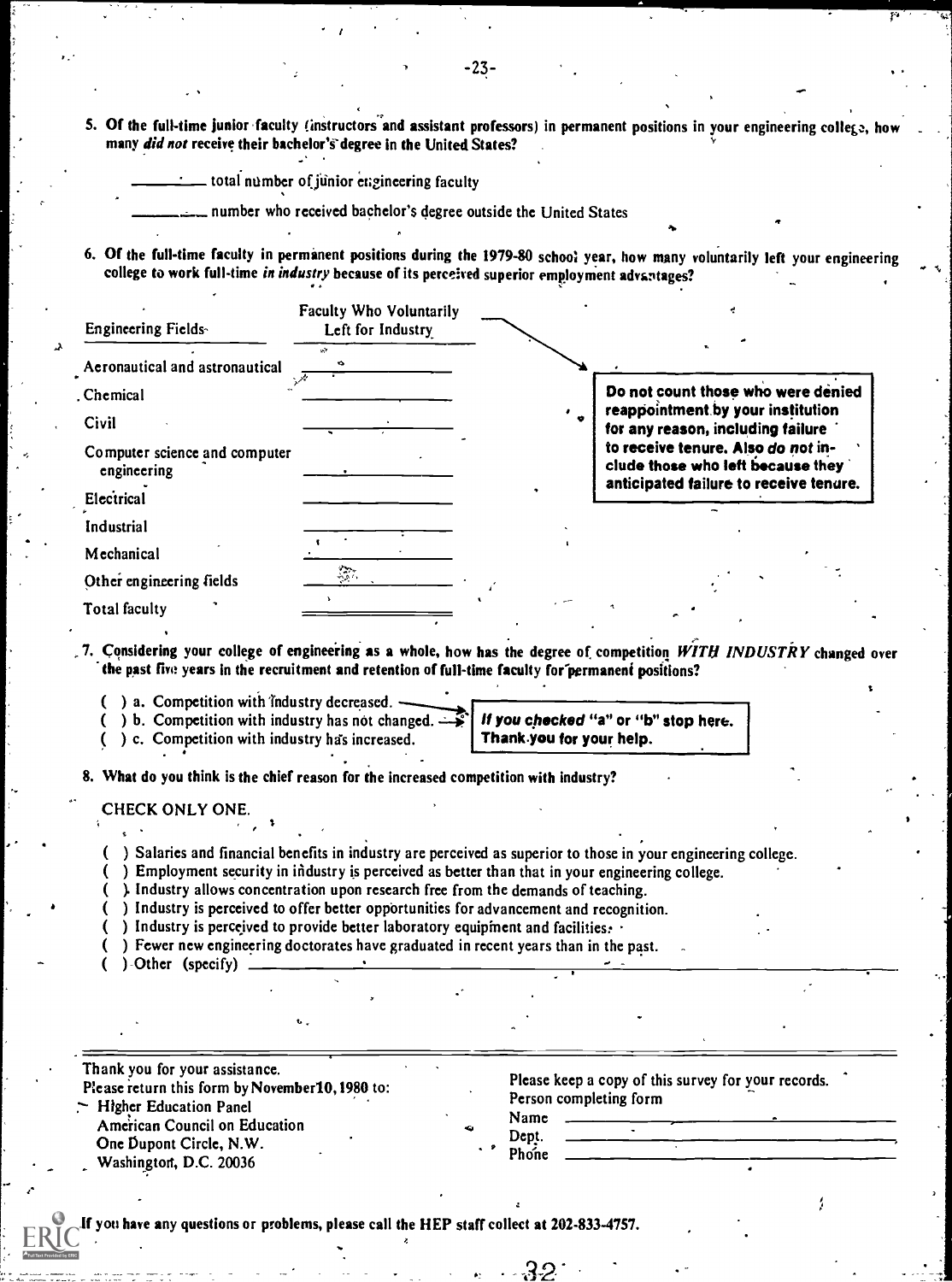#### Instructions

-24-

ti

.1%

Please provide information on all full-time engineering faculty with appointments in the college of engineering (or other organizational unit designated as engineering). at your institution. Also include other engineering faculty outside the engineering college if they belong to departments specifically.designated as being in a field of engineering.

Please exclude faculty in nonengineering departments (e.g., physics, mathematics)<sup>\*</sup> which may be part of the college of engineering. Also <u>exclude</u> engineering technology<br>faculty.

Please allocate faculty and positions according to the most closely corresponding fields listed. Include under "other" those engineering.positions which do not closely correspond to the listed fields.

## Definitions

 $\mathcal{L}$  and  $\mathcal{L}$ 

 $\frac{0.7 \text{Full-time faculty}}{0.7 \text{cm}}$  - Include instructors, assistant professors, associate professors, full professors, and other equivalent ranks.

> If a faculty appointment is split between two colleges, it should -be.included if 50 percent or more of the appointment is in the college of engineering.

Permanent positions - Include all tenure-track positions and other positions which have been designated for full-time faculty eligible for permanent employment. Do not include positions which are designated for faculty with a temporary appointment or who are otheiwise ineligible for tenure.

> If your college has a fixed budget, rather than a specific number of positions available, please report in question 1 the total number of full-time faculty who would be employed if qualified candidates were available for all positions.

Unfilled permanent positions - Please include in question 1 all permanent positions for which you have attempted to recruit full-time faculty but which remain unfilled by full-time faculty as of the time specified.

> Also consider unfilled all those-permanent positions for which you have attempted to recruit full-time faculty but which you were able to fill only 'with visiting or other temporary faculty.

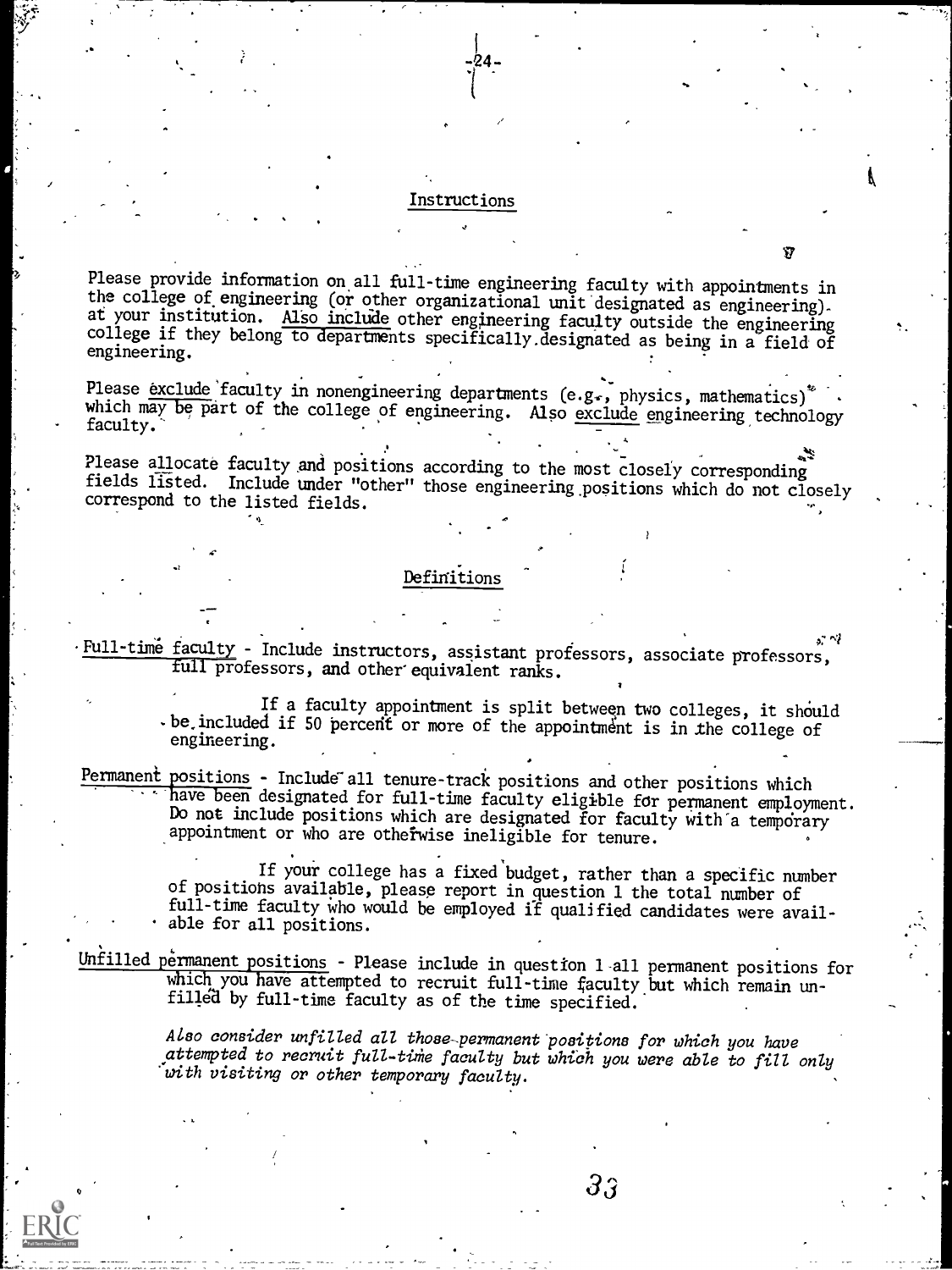## Appendix B: Technical Notes

.ว่ร

The survey instrument was mailed to all four-year colleges and universities in the Panel that had at least one engineering program accredited by the Engileers' Council for Professional Development in 1979. Usable responses were received from 88 percent of the 181 eligible Panel members.

## Weighting

The usual HEP weighting process was not designed to deal with colleges of. engineering. To adjust this process for the engineering faculty.survey, a two-stage procedure was employed. The'first stage used the standard HEP stratification whereas the second' considered numbers of engineering degrees conferred.

| HEP Stratification Design          |                       |                        |  |
|------------------------------------|-----------------------|------------------------|--|
| C <sub>e11</sub>                   | Population<br>(N=244) | Respondents<br>(N=159) |  |
| Public universities                | 86'                   |                        |  |
| Private universities               | 45                    | 40                     |  |
| Public four-year FTE $>8,750$      |                       | 30                     |  |
| Private four-year $FIF > 8,750$    |                       |                        |  |
| Public four-year FTE $3,700-8,750$ | 10                    |                        |  |
| Public four-year FIE < 3,700.      |                       |                        |  |
| Private four-year FIE 2,000-8,750  | 26                    |                        |  |
| Private four-year FTE < 2,000      |                       |                        |  |
| Revised Stratification Design      |                       |                        |  |

|   | $\text{Ce}11$ $\text{``}$                                               | Population<br>'N=244) | Respondents<br>(N=159) |  |
|---|-------------------------------------------------------------------------|-----------------------|------------------------|--|
|   | Public universities > 300<br>(engineering degrees conferred<br>in 1978) | 46                    | $-38$                  |  |
|   | Public universities < 300                                               | 40.                   |                        |  |
|   | Private universities > 300                                              | 16                    |                        |  |
| 4 | Private universities < 300                                              | 29                    |                        |  |
|   | Public four-year > 100                                                  |                       |                        |  |
| 6 | Public four-year < 100                                                  | 29                    |                        |  |
|   | Private four-year > 100                                                 |                       |                        |  |
|   | Private four-year < 100                                                 |                       |                        |  |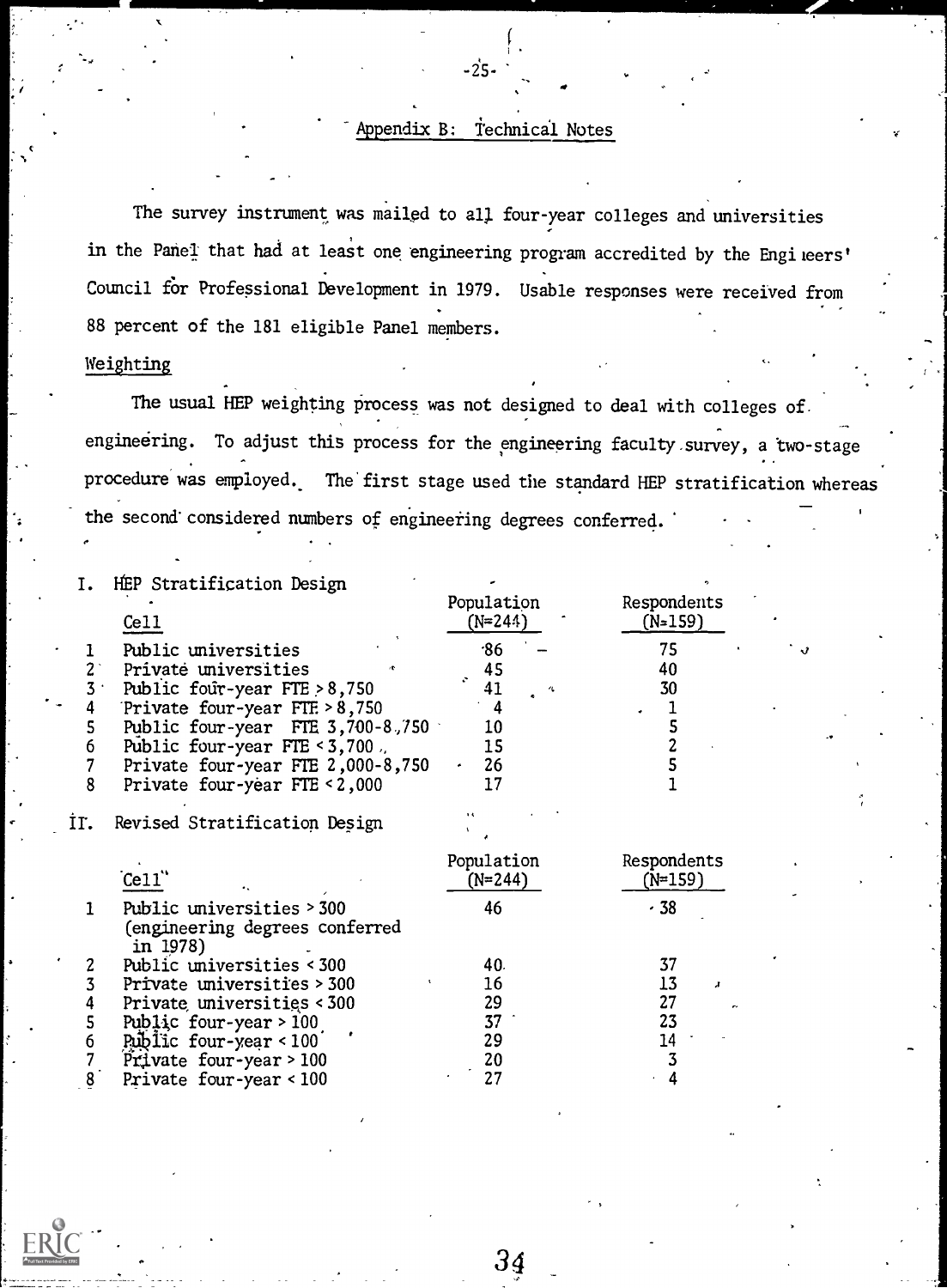This two-stage weighting was completed in the following steps:

Stage I: Using'the HEP design (collapsed into 8 cells), an institutional. weight was created by the ratio of the number of population institutions to the number of responding institutions, separately for each cell,

> $w_i = N_i$  population for  $\mathtt{n_{i}}$  respondents for each HEP stratification cell i

Stage II.  $\cdot$  A second ratio was formed according to the respondent's position. in the new stratification design partly based on degrees conferred in engineering. For each cell, the number of institutions in the population was divided by the sum of the weights the responding institutions acquired from their respective positions in the initial HEP design.

> $w_i = N_j$  population for E wini

 $\mathcal{L}$ 

for each new stratification cell- j

Then the two ratios were multiplied together to form the final institutional weight.

$$
W = w_i \times w_j
$$

Because 74.percent of the survey population are Panel members, and 72 percent of of the population are in the certainty (self-representing) cells, no estimates of sampling error were computed.

#### Respondents

Among the 159 institutions, that responded to the survey, private four-year  $\text{colleges } '$  id a lower than average response rate (78 percent). The highest response rates were recorded for institutions in the South (97 percent), private universities-

 $3$ ن

.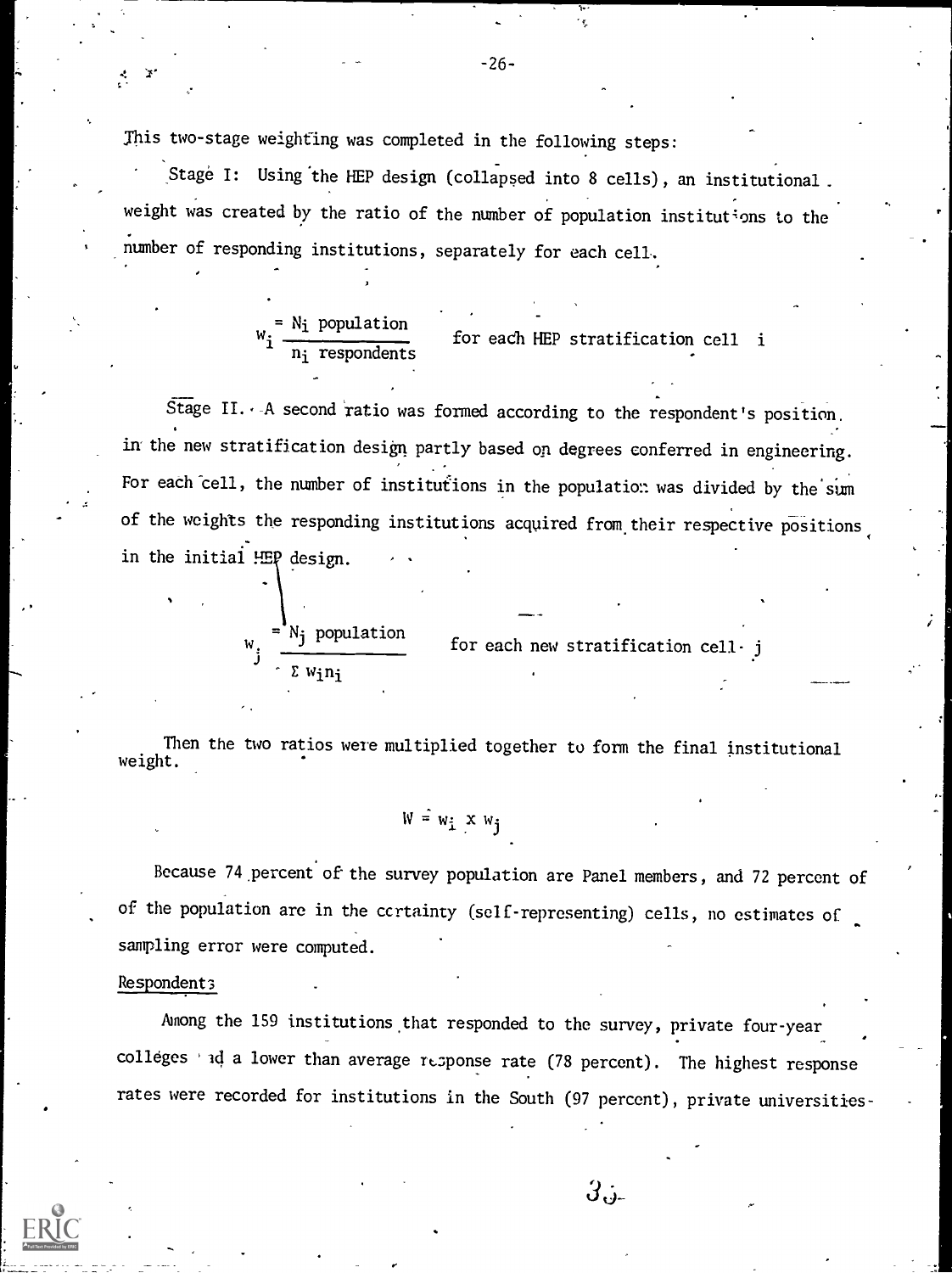'and'institutions that awarded between 150 and 300 engineering degrees in 1978 (93 per- . cent each).

| Characteristic                             | . Respondents<br>$(N=159)$ | Nonrespondents<br>$(N=22)$ | Response<br>Rate |
|--------------------------------------------|----------------------------|----------------------------|------------------|
| Total                                      | 100.0                      | 100.0                      | 88.3             |
| Type and control                           |                            |                            |                  |
| Public universities                        | 47.1                       | 47.6                       | 88.2             |
| Private universities                       | 25.2                       | 14.3                       | 93.0             |
| Public four-year                           | 23.3                       | 28.6                       | $85.4 -$         |
| Private four-year                          | 4.4                        | 9,5                        | $77.8*$<br>ï     |
| Census region                              | ۰,                         |                            |                  |
| East                                       | 21.4                       | 23.8                       | 87.2             |
| Midwest                                    | $22.0 -$                   | 28.6                       | 87.5             |
| South<br>ŕ                                 | $35.\overline{8}$          | 9,5                        | 96.6             |
| West                                       | 20.8                       | 38.1                       | 80.5             |
| Degrees conferred in<br>engineering (1978) |                            |                            |                  |
| Less than 150                              | 28.9                       | 38.1                       | 85.2             |
| $150 - 300$                                | 34.0                       | 19.0                       | 93.1             |
| $301 - 450$                                | 16.4                       | 23.8                       | 83.9             |
| More than 450                              | 20.8                       | 19.0                       | 89.2             |

-27-.

\*Response rate falls more than ten percent below the average.